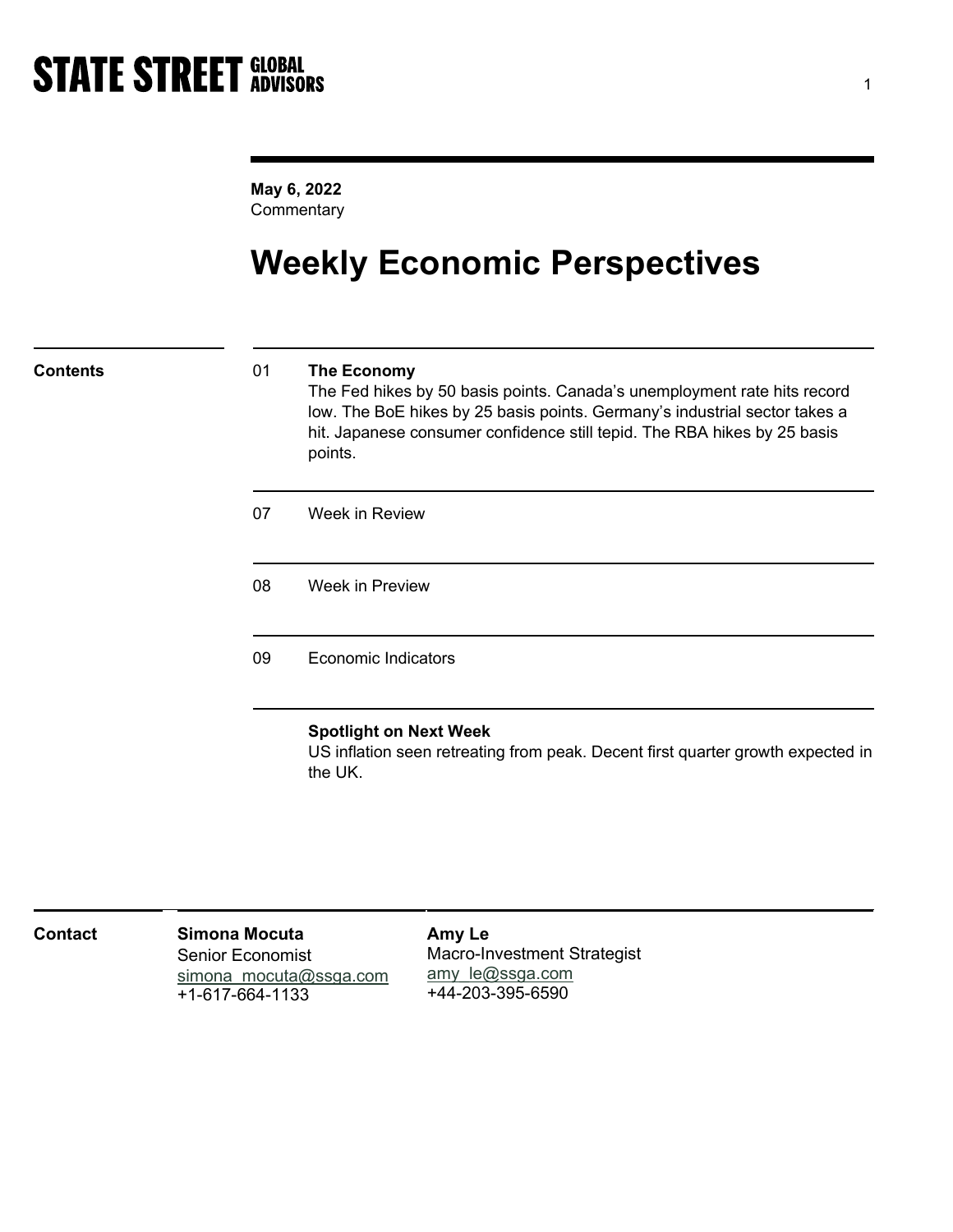**The Economy** Mixed macro data flow and global monetary policy tightening accelerates.

US The Fed delivered its most aggressive rate hike in more than two decades, raising the Fed Funds rate by 50 basis points to a range of 0.75%-1.00%. The FOMC also clarified the timeline and schedule for balance sheet runoffs: they will begin on June 1 with initial monthly caps of \$30 billion for Treasury securities and \$17.5 billion for agency debt and mortgage-backed securities. After three months, these will increase to the \$60 and \$35 billion, respectively. While broadly as expected, this was less hawkish than it could have been. Indeed, the Fed could have started balance sheet sooner and escalated to the maximum caps sooner than this. It was also notable that, unlike at the March meeting, there was no dissent in favor of a larger hike. The biggest dose of dovishness, however, came during Chair Powell's press conference. He stated outright that 75 basis point hikes are not being "actively considered" by the Committee currently, and openly acknowledged the Fed's inability to fight supplydriven inflation. He also mentioned recent moderation in core inflation prints (month over month) and suggested that a continuation of this trend would allow the Committee to go back to 25-bp hiking steps. Given our concerns around the Fed hiking into a slowing economy and our preference for a less aggressive tightening path than implied by the market, we were quite happy with the tone of the press conference. Half-point moves are definitely on the table for the June and July meetings and are fully priced in the market. However, this does not mean they are guaranteed.

> For the second month running, the April employment report came in quite close to expectations. This month, the headline was a little stronger (428k vs 380k expected) but for once we had downward revisions to the prior two months that totaled 39k, so it essentially all evened out in the end.

Private payrolls increased by 406k and government added 22k. Within the private sector, goods producing sectors added 66k jobs, the vast majority of which in manufacturing. Employment in service industries was slightly softer, with growth in business services and leisure and hospitality easing more visibly but gains accelerating in trade and transportation.

The unexpected bits came from the household survey. Unlike the establishment survey, this showed a 353k decline in employment, matched almost perfectly by a reduction in the labor force (the participation rate dropped two tenths to 62.2%) such that the unemployment rate was unchanged at 3.6%. It is not unusual to see differences between the establishment and the household surveys. However, the magnitude of the difference, and the fact that the two surveys were directionally contradictory means the May report will carry a lot of weight ahead of the next Fe meeting.

The overall workweek was flat and the manufacturing workweek shrank by 12 minutes. However, thanks to more people working, aggregate hours increased 0.4%. it is still early days, but wage growth seems to be incrementally slowing. Total average hourly earnings rose 0.3% in April, while hourly earnings for production and non-supervisory employees increased 0.4%. The two respective measures of wage inflation moderated one tenth to 5.5% y/y and two tenths to 6.4% y/y, respectively.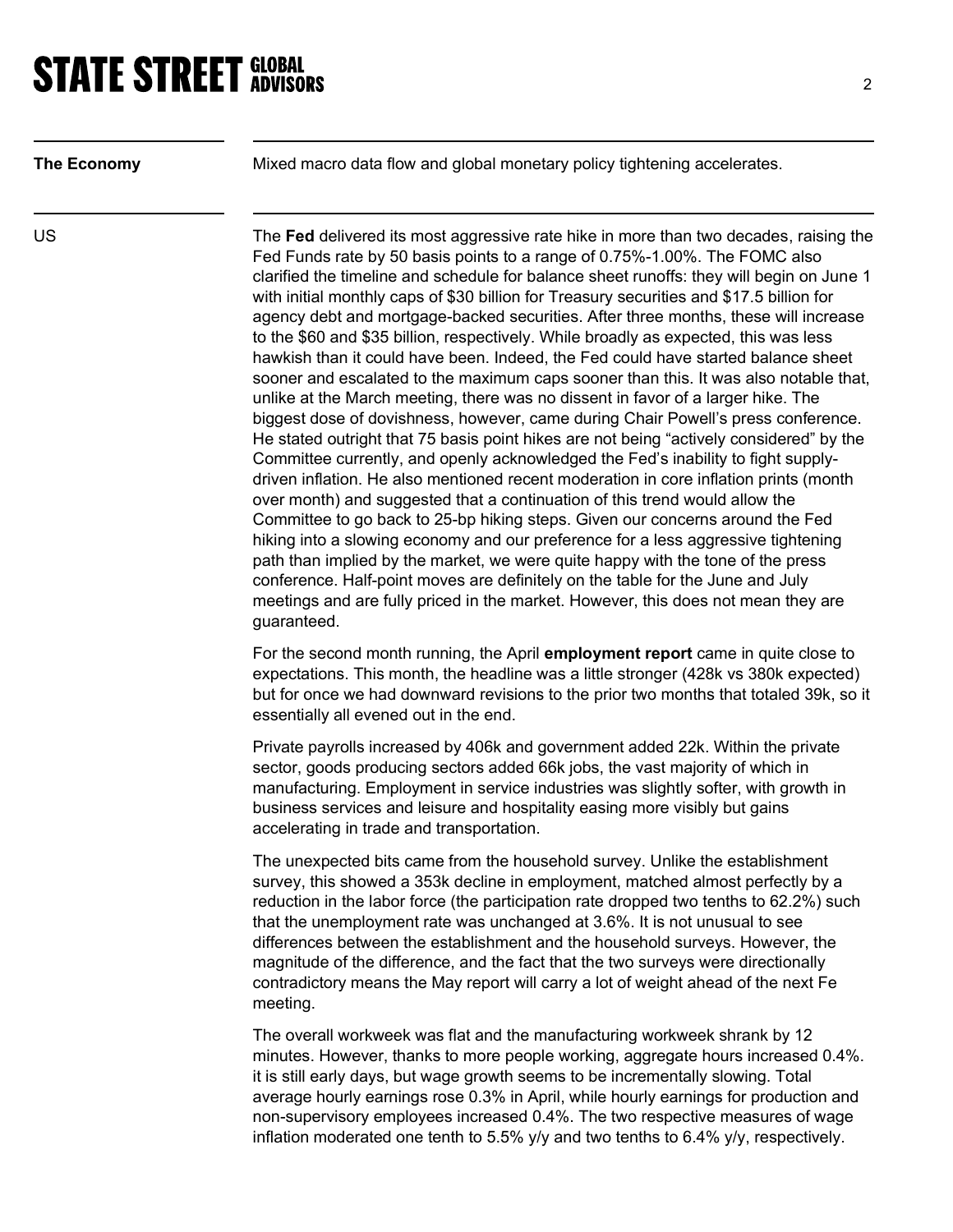Given base effects and limitation to how much wage growth employers can absorb, we would not be surprised to see wage inflation ease from here.

We'd argue that the most unexpected data point this week was the extraordinary surge in consumer credit in March. Overall consumer credit spiked by a record \$52.4 billion, on top of the large \$37.7 billion increase in February. Even more surprisingly is that revolving credit accounted for the majority of the increase, up \$31.4 billion. The days of US consumers paying down credit card debt seem to be over. Implicit in this data is a suggestion that some consumers no longer have the financial cushion to finance spending via savings and are now starting to resort to credit to do so. If that is the case, it would strengthen our expectation that consumer spending will slow more visibly in the second half of the year.





Canada Fewer than expected jobs were added in April but because the labor force participation rate retreated, the **unemployment rate** still fell to new record low of 5.2%. Employment rose by a modest 15,300 in April after more than 400,000 jobs were added in the previous two months. Gains were entirely in part-time work (47,100), as full-time employment fell (-31,600). Hours worked fell 1.9% on the month, driven in part by illnesses and disability. Average hourly wages of permanent employees rose 3.4% y/y, a three-tenth deceleration compared with March. A number of signs have pointed to an increasingly tight labor market in recent months as in addition to increases in full-time work, the proportion of part-time workers reporting that they would prefer full-time employment decreased. This tightness is expected to boost wage growth in coming months and seems to be setting the scene for another oversized rate hike in June.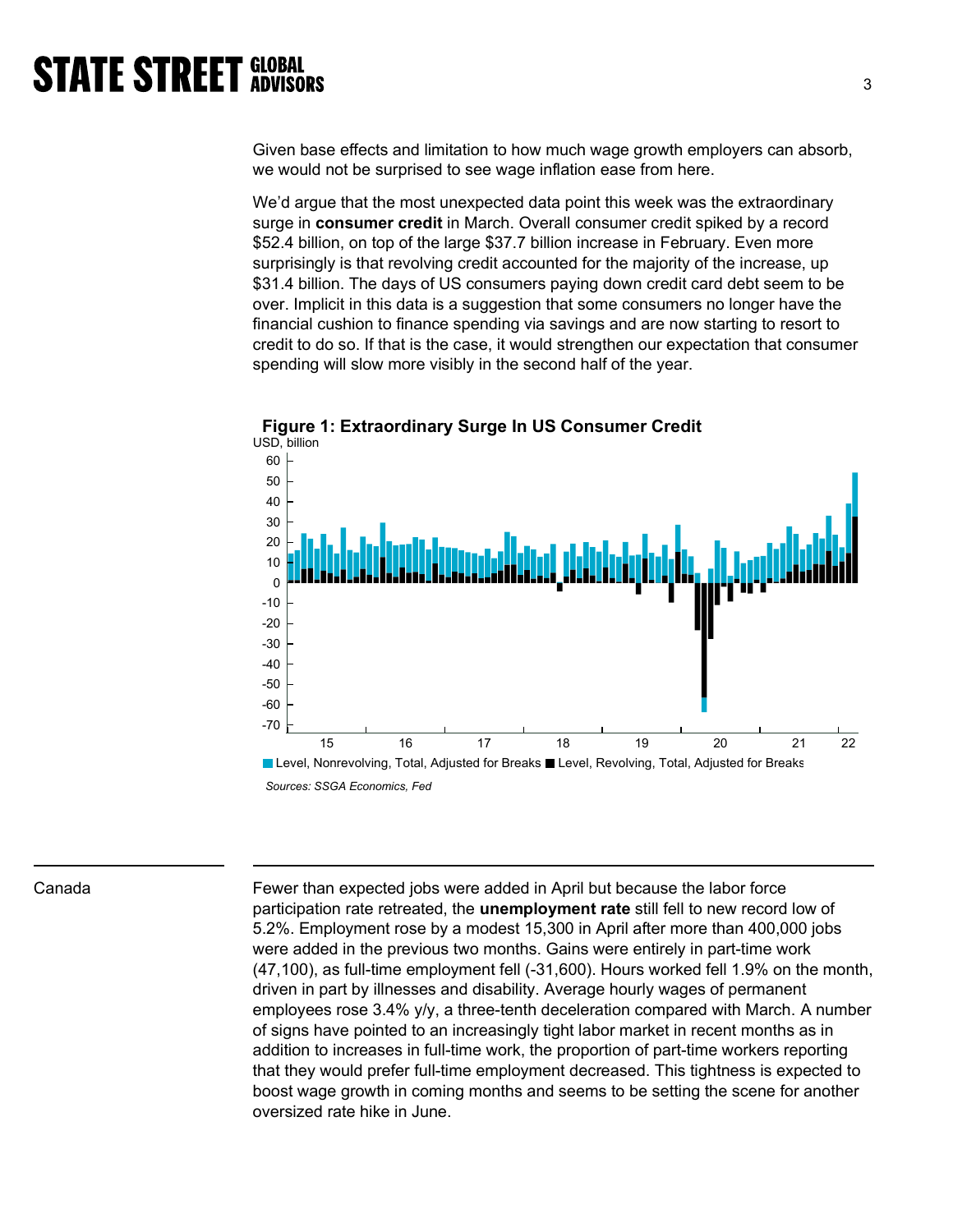UK The Bank of England (BoE) delivered the fourth consecutive rate hike this week, lifting the bank rate by 25 basis points (bp) to 1.0%. The MPC voted by a margin of 6- 3, with three members favoring a 50 bp move. Forward guidance was a little more hawkish as the new language dropped the word "modest" when describing the additional degree of "further tightening in monetary policy" that "may still be appropriate in the coming months". At the same time, increasing risk to growth led two MPC members to dissented on the strong rate guidance. While growth in the first quarter of this year has been better than expected, the BoE expects the economy to stagnate in the second quarter. The BoE is also forecasting economic growth to slow sharply over next year and a half, due to sharp rise in global energy and tradable goods prices. Inflation is expected to peak at an average of slightly over 10% in Q4 2022, with the BoE also saying that UK inflation likely to peak later, and fall back later, than in other countries due to energy price cap.

> The BoE plans to "commence corporate bond sales in September 2022, and for any corporate bonds held in the portfolio maturing on or before 5 April 2024 to be allowed to mature."



Figure 2: The BoE Lifts The Bank Rate To 13-Year High

The final reading on April's **manufacturing PMI** registered 55.8, edging up from the flash reading of 55.3 and the five-month low of 54.0 in March. While the expansion of output increased across consumer, intermediate and investment goods, consumer goods grew very modestly. The new orders component stood at its weakest in the current 15-month upturn, as a slowdown in the domestic market was accompanied by a further deterioration in export orders. Inflationary pressure continues to build up, with input costs rising at the second-strongest pace in the survey history, leading to a record increase in output charges. Employment rose for the sixteenth month running in April given increased production and rising order backlogs.

Services sector experienced the greatest loss of momentum since January, with services PMI down 3.7 points to 58.9 in April from 62.6 in March. Headwinds including the Ukraine war and rising cost of living started to limit the pace of expansion. New order growth slowed to a year low and business confidence dropped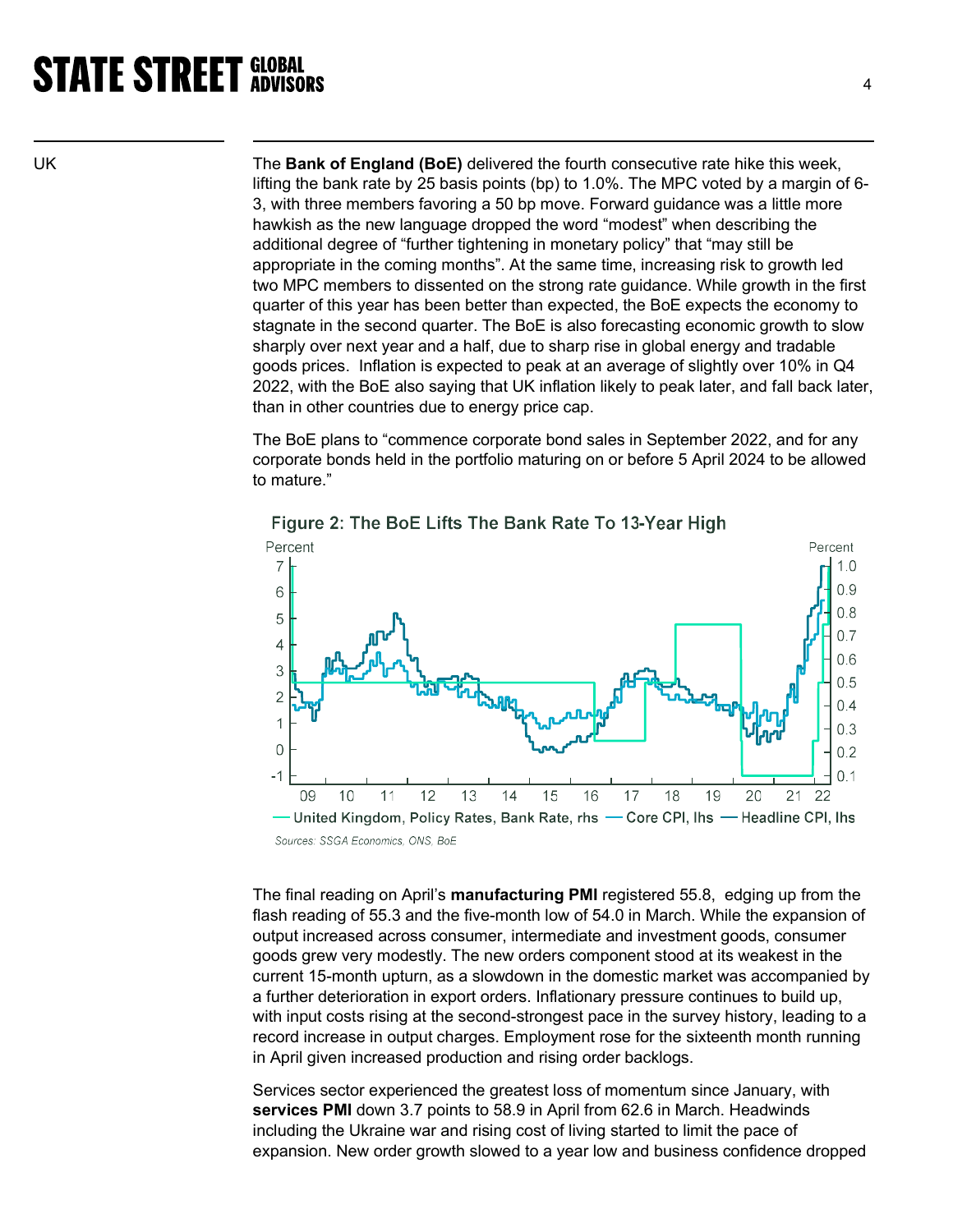to the lowest in one and a half years. However, despite the record high inflationary pressure, businesses continue to expand employment, although at a slower pace.

Eurozone The German industrial sector just can't catch a break. Intense supply chain problems weighed on German manufacturing activity last year and are continuing to do so. The war in Ukraine and associated disruptions to energy supplies are new sources of instability and risks. Overall German industrial production (including construction) dropped 3.9% in March, with energy output plunging 11.4% and manufacturing and mining down 4.6%. Only construction managed a slight 1.1% gain. Industrial production declined 3.3% y/y.



Figure 3: German Industrial Production Retreats Again

Unfortunately, the 4.7% plunge in German manufacturing orders in March suggest more pain ahead. No quick turnaround seems likely given demand destruction domestically and abroad due to high costs, sanctions, and persistent supply chain problems.

Japan The Japanese macro data has been rather monotonous lately and that continued this week with uninspiring, middle-of-the-road readings on consumer confidence and manufacturing PMI.

> Following three outsized declines, **consumer confidence** improved incrementally and less than expected—in April, thanks entirely to better employment prospects. The overall consumer confidence index rose 0.2 points in April, having lost a cumulative 5.5 points in the prior three months.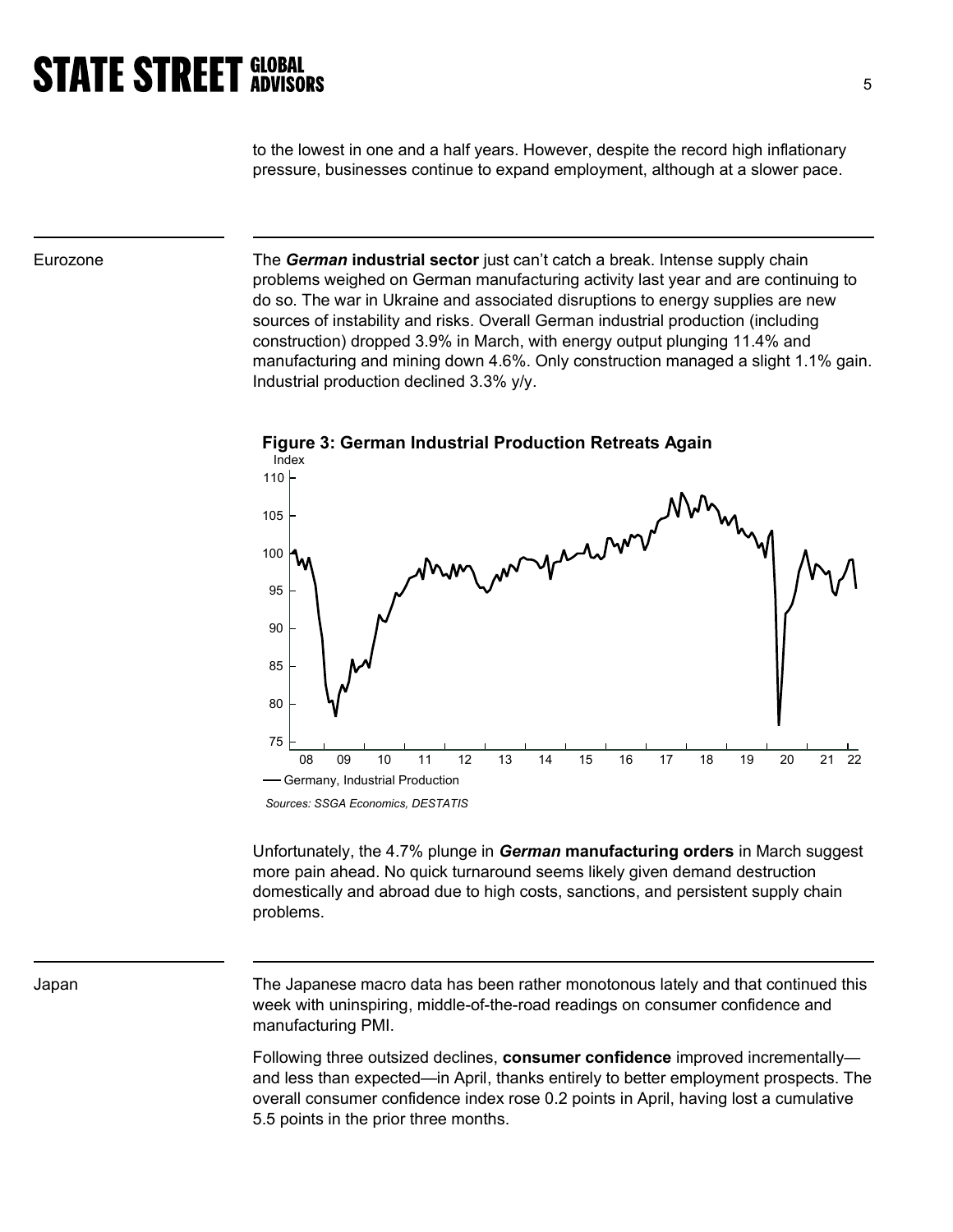Meanwhile, the final reading on the manufacturing PMI was a tenth better than initially reported, but at 53.5 it was still 0.6 point lower than in March. The employment metric retreated 1.1 point to a nine-month low of 51.4.

Australia **Example 3 To Contract Until quite recently, patience was a virtue in the eyes of the RBA** as it sought to nurture the economy back to a full post-Covid recovery. Amid consistent labor market improvements, it became clear last month that RBA's patience was starting to wear thin. It wore off altogether following the release of higher than expected first-quarter inflation data so the Board decided to lift the cash rate by 25 bp to 0.35% at the May 3 meeting and to start shrinking the balance sheet by stopping the reinvestment of maturing assets. The Bank does not currently plan to actively sell holdings.

> The shift in policy, to be followed by additional hikes, was driven by growing evidence that domestic price pressures, both in the goods/services and labor markets are percolating more broadly. Indeed, "domestic capacity constraints are increasingly playing a role and inflation pressures have broadened, with firms more prepared to pass through cost increases to consumer prices." And "more timely evidence from liaison and business surveys is that larger wage increases are now occurring in many private-sector firms." Governor Lowe noted that the Bank is not seeking to return inflation to target right the way. But it does "need to ensure that the inflation rate tracks back to the target range of 2 to 3 per cent over time. This would be harder to achieve if the inflation psychology in Australia were to shift in a durable way due to the recent higher inflation outcomes. The decision to move today, rather than wait, should help on this front."

> Australian retail sales rose 1.6% in March, in line with the performance during the prior two months. Gains were broad based and reasonably evenly distributed, without major category outliers. March sales rose 9.4% y/y.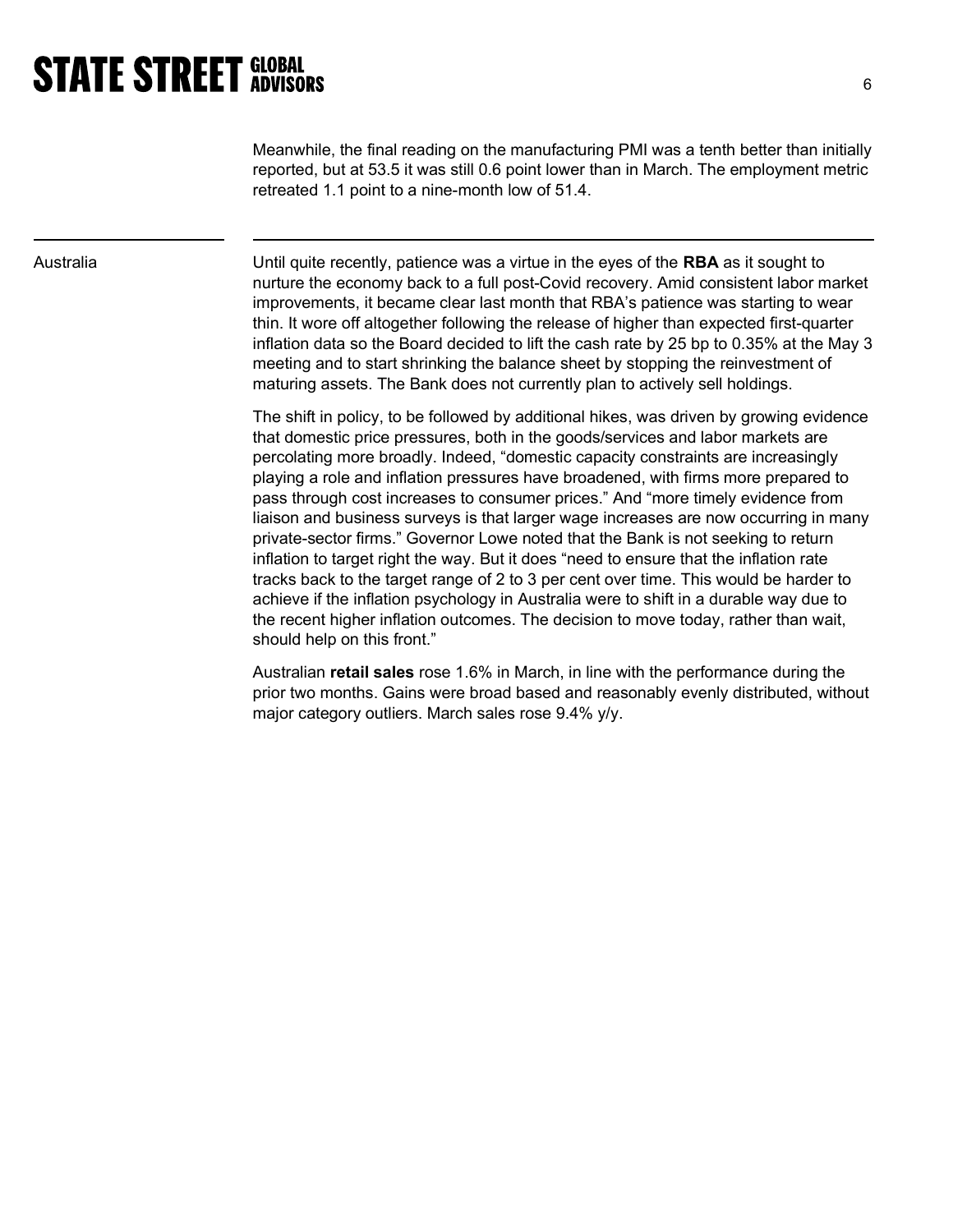# **STATE STREET GLOBAL STATE STREET GLOBAL**

## Week in Review (May 2 – May 6)

| Country         | Release (Date, format)                  | <b>Consensus</b> | Actual   | Last                     | <b>Comments</b>                                    |
|-----------------|-----------------------------------------|------------------|----------|--------------------------|----------------------------------------------------|
| Monday, May 2   |                                         |                  |          |                          |                                                    |
| US              | ISM Manufacturing (Apr)                 | 58.0             | 55.4     | 57.1                     | Solid, but slowing.                                |
| EC              | Manufacturing PMI (Apr, final)          | 55.3             | 55.5     | 56.5                     | Still robust.                                      |
| GE              | Manufacturing PMI (Apr, final)          | 54.1             | 54.6     | 56.9                     | Still robust, but war impact will be felt.         |
| <b>FR</b>       | Manufacturing PMI (Apr, final)          | 55.4             | 55.7     | 54.7                     | Still robust.                                      |
| IT              | Manufacturing PMI (Apr)                 | 55.0             | 54.5     | 55.8                     | Still robust.                                      |
| IT              | Unemployment Rate (Mar)                 | 8.4%             | 8.3%     | 8.5%                     | Improving, at least for now                        |
| <b>JN</b>       | Jibun Bank Japan PMI Mfg (Apr, final)   | n/a              | 53.5     | 53.2                     | OK.                                                |
| JN              | Consumer Confidence Index (Apr)         | 34.9             | 33.0     | 32.8                     | Uninspiring.                                       |
| Tuesday, May 3  |                                         |                  |          |                          |                                                    |
| US              | Factory Orders (Mar)                    | 1.3%             | 2.2%     | $0.1\%$ (1)              | Robust.                                            |
| US              | Durable Goods Orders (Mar, final)       | 0.8%             | 1.1%     | $-2.1%$                  | Robust.                                            |
| US              | JOLTS Job Openings (Mar, thous)         | n/a              | 11,549   | 11,344 $($ $\uparrow$ )  | New record high, quits elevated.                   |
| US              | Wards Total Vehicle Sales (Apr,m)       | 13.6             | 14.3     | 13.3                     | Best since January.                                |
| UK              | Manufacturing PMI (Apr, final)          | 55.3             | 55.8     | 55.2                     | Robust.                                            |
| GE              | Unemployment Claims Rate (Apr)          | 5.0%             | 5.0%     | 5.0%                     | Labor market remains strong.                       |
| GE              | Retail Sales (Mar, m/m)                 | 0.4%             | $-0.1%$  | $0.2\%$ ( $\downarrow$ ) | Not great, but not terrible.                       |
| AU              | RBA Cash Rate Target                    | 0.25%            | 0.35%    | 0.10%                    | More hikes to follow; balance sheet runoff starts. |
|                 | Wednesday, May 4                        |                  |          |                          |                                                    |
| US              | Trade Balance (Mar, \$ bn)              | $-107.9$         | $-109.8$ | $-89.8(1)$               | Record deficit.                                    |
| US              | ISM Services Index (Apr)                | 59.0             | 57.1     | 58.3                     | Softer orders, employment decline.                 |
| US              | FOMC Rate Decision (Upper Bound)        | 1.00%            | 1.00%    | 0.50%                    | Balance sheet runoffs will start June 1.           |
| UK              | Mortgage Approvals (Mar, thous)         | 70.0             | 70.7     | 71.0                     | Market cools down                                  |
| EC              | Services PMI (Apr, final)               | 57.7             | 57.7     | 55.6                     | Encouragingly resilient.                           |
| <b>GE</b>       | Services PMI (Apr, final)               | 57.9             | 57.6     | 56.1                     | Encouragingly resilient.                           |
| AU              | Retail Sales (Mar, m/m)                 | 0.7%             | 1.6%     | 1.8%                     | Robust.                                            |
| Thursday, May 5 |                                         |                  |          |                          |                                                    |
| US              | Nonfarm Productivity (Q1, prelim)       | $-2.3%$          | $-7.5%$  | 6.3% $(1)$               | Huge quarterly swings.                             |
| <b>US</b>       | Initial Jobless Claims (30 Apr, thous)  | 183              | 200      | 181 $($ $\uparrow$ )     | Very low.                                          |
| US              | Continuing Claims (23 Apr, thous)       | 1,400            | 1,384    | 1,403 $(1)$              | Extremely low.                                     |
| UK              | Services PMI (Apr, final)               | 58.3             | 58.9     | 62.6                     | Strong                                             |
| UK              | Bank of England Bank Rate               | 1.00%            | 1.00%    | 0.75%                    | Another hike might follow                          |
| GE              | Factory Orders (Mar, m/m)               | $-1.1%$          | $-4.7%$  | $-0.8\%$ (1)             | Not good at all.                                   |
| <b>FR</b>       | Industrial Production (Mar, m/m)        | $-0.2%$          | $-0.5%$  | $-1.2%$ ( $\downarrow$ ) | Not good, not terrible.                            |
| Friday, May 6   |                                         |                  |          |                          |                                                    |
| US              | Change in Nonfarm Payrolls (Apr, thous) | 390              | 428      | 428 ( $\downarrow$ )     | Broadly as expected.                               |
| US              | Unemployment Rate (Apr)                 | 3.6%             | 3.6%     | 3.6%                     | Participation rate declined.                       |
| US              | Consumer Credit (Mar, \$ bn)            | 20.0             | 52.4     | $37.7(\downarrow)$       | Extreme surge in revolving credit.                 |
| ${\sf CA}$      | Unemployment Rate (Apr)                 | n/a              | 5.2%     | 5.3%                     | New record low.                                    |
| <b>GE</b>       | Industrial Production (Mar, m/m)        | $-1.3%$          | $-3.9%$  | $0.1\%$ ( $\downarrow$ ) | Pretty bad and will get worse!                     |
| $\sf IT$        | Retail Sales (Mar, m/m)                 | n/a              | $-0.5%$  | 0.7%                     | No great, not terrible.                            |
|                 |                                         |                  |          |                          |                                                    |

Source: for data, Bloomberg®; for commentary, SSGA Economics.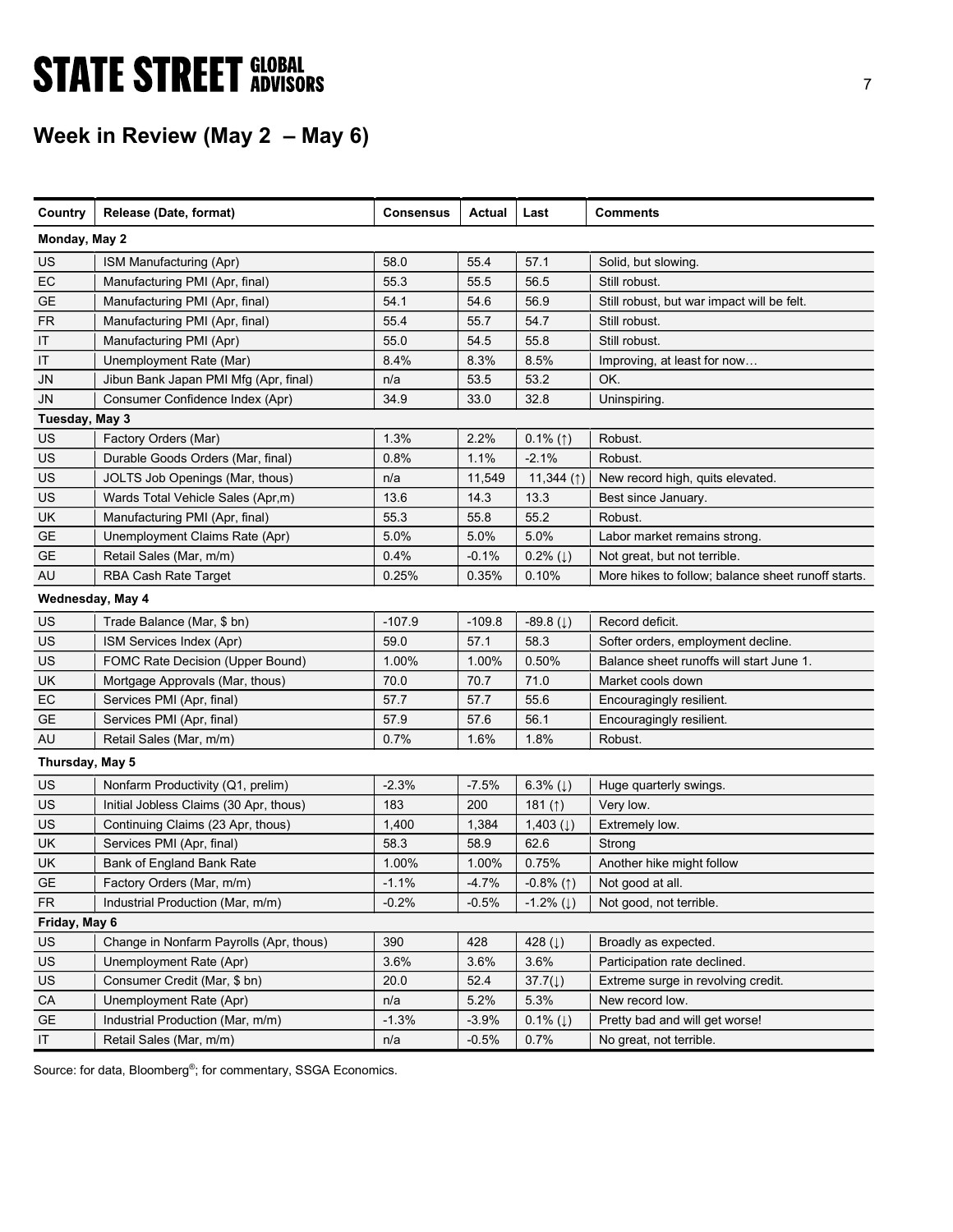# **STATE STREET GLOBAL STATE STREET GLOBAL**

## Week Preview (May 9– May 13)

| Country           | Release (Date, format)                | <b>Consensus</b>         | Last    | <b>Comments</b>             |
|-------------------|---------------------------------------|--------------------------|---------|-----------------------------|
| Monday, May 9     |                                       |                          |         |                             |
| CA                | Building Permits (Mar, m/m)           | $\overline{a}$           | 21.0%   | Will start to decline?      |
| <b>JN</b>         | Labor Cash Earnings (Mar, y/y)        | 1.0%                     | 1.2%    |                             |
| AU                | NAB Business Confidence (Apr)         | $\overline{\phantom{a}}$ | 16      |                             |
| Tuesday, May 10   |                                       |                          |         |                             |
| US                | NFIB Small Business Optimism (Apr)    | 92.9                     | 93.2    | Erosion.                    |
| <b>GE</b>         | <b>ZEW Survey Expectations (May)</b>  | --                       | $-41$   |                             |
| <b>FR</b>         | Bank of France Ind. Sentiment (Apr)   | 103                      | 103     |                             |
| IT                | Industrial Production (Mar, m/m)      | $\overline{\phantom{a}}$ | 0.04    |                             |
| AU                | Westpac Consumer Conf Index (May)     | --                       | 95.8    |                             |
| Wednesday, May 11 |                                       |                          |         |                             |
| <b>US</b>         | CPI (Apr, y/y)                        | 8.1%                     | 8.5%    | Can it be? Yes, probably.   |
| US                | Real Avg Weekly Earnings (Apr, y/y)   | --                       | $-3.6%$ |                             |
| US                | Monthly Budget Statement (Apr, \$bn)  | 260.0                    | 192.7   | Tax return season.          |
| <b>GE</b>         | CPI (Apr, y/y, final)                 | 7.4%                     | 7.3%    |                             |
| Thursday, May 12  |                                       |                          |         |                             |
| US                | PPI Final Demand (Apr, y/y)           | 10.7                     | 11.2%   |                             |
| <b>US</b>         | Initial Jobless Claims (7 May, thous) | 190                      | 200     |                             |
| <b>US</b>         | Continuing Claims (30 Apr, thous)     | 1,360                    | 1,384   |                             |
| <b>UK</b>         | GDP (Q1, q/q, prelim)                 | 1.0%                     | 1.3%    | Fine, but likely to worsen. |
| <b>UK</b>         | Industrial Production (Mar, m/m)      | 0.0%                     | $-0.6%$ | Weak                        |
| Friday, May 13    |                                       |                          |         |                             |
| US                | Import Price Index (Apr, y/y)         | 12.1%                    | 12.5%   |                             |
| US                | U. of Mich. Sentiment (May, prelim)   | 64.0                     | 65.2    |                             |
| CA                | Existing Home Sales (Apr, m/m)        | $\overline{\phantom{a}}$ | $-5.4%$ | Market continue to moderate |
| EC                | Industrial Production (Mar, m/m)      | $-2.0%$                  | 0.7%    |                             |
| <b>FR</b>         | CPI (Apr, y/y, final)                 | 4.8%                     | 4.5%    |                             |
| <b>FR</b>         | Wages (Q1, q/q. prelim)               | --                       | 0.5%    |                             |

Source: for data, Bloomberg®; for commentary, SSGA Economics.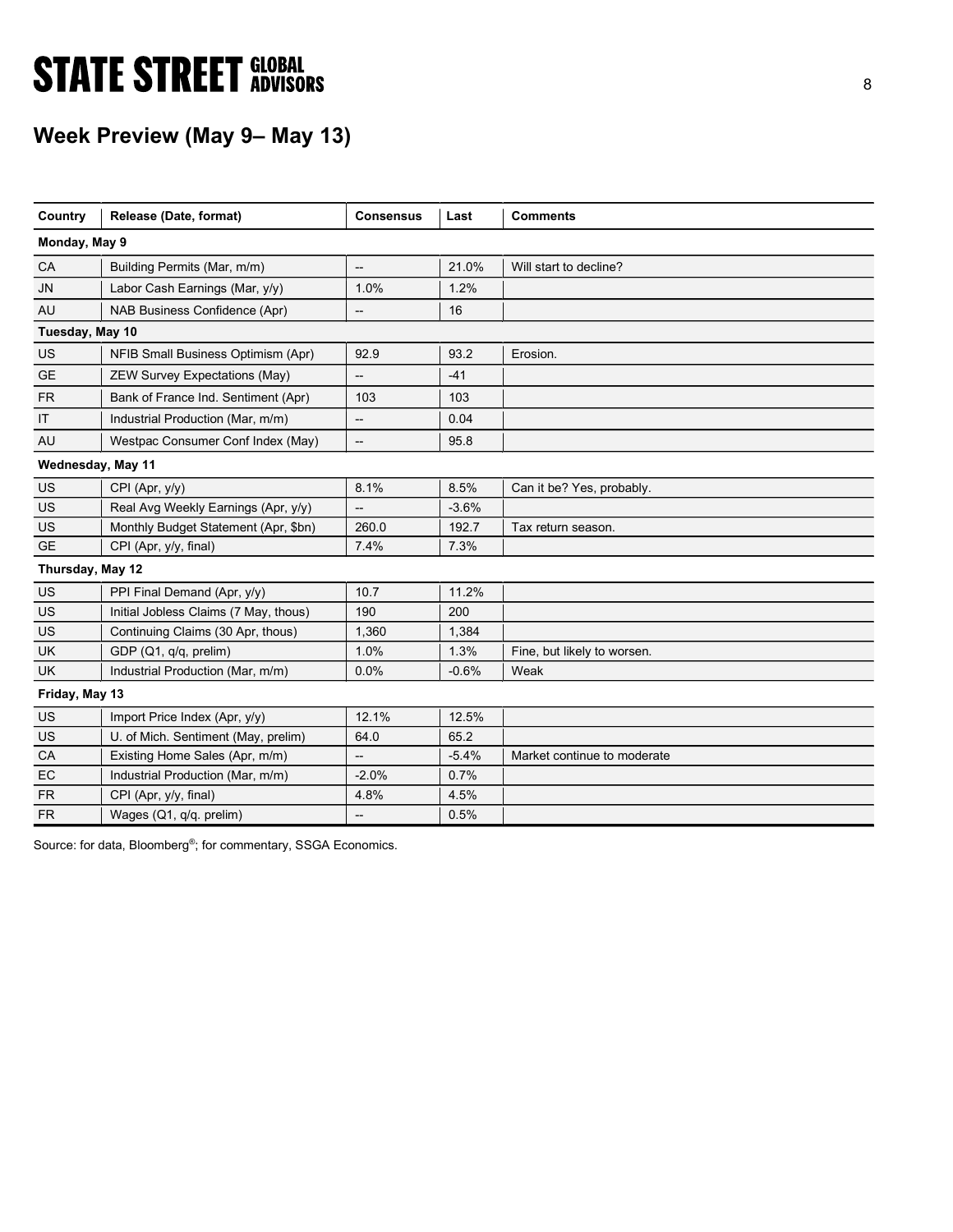## Economic Indicators

| <b>STATE STREET GLOBAL</b>                                    |                                               |               |         |               |               |         |               |         |                              |          |         |
|---------------------------------------------------------------|-----------------------------------------------|---------------|---------|---------------|---------------|---------|---------------|---------|------------------------------|----------|---------|
|                                                               |                                               |               |         |               |               |         |               |         |                              |          | 9       |
|                                                               |                                               |               |         |               |               |         |               |         |                              |          |         |
|                                                               |                                               |               |         |               |               |         |               |         |                              |          |         |
|                                                               |                                               |               |         |               |               |         |               |         |                              |          |         |
| <b>Economic Indicators</b>                                    |                                               |               |         |               |               |         |               |         |                              |          |         |
|                                                               |                                               |               |         |               |               |         |               |         |                              |          |         |
|                                                               |                                               |               |         |               |               |         |               |         |                              |          |         |
|                                                               |                                               |               |         |               |               |         |               |         |                              |          |         |
| <b>Central Bank Policy Targets</b>                            |                                               |               |         |               |               |         |               |         |                              |          |         |
| Region                                                        | <b>Target</b>                                 |               |         |               |               |         |               |         | Year/Year % Change in Target |          |         |
|                                                               |                                               |               |         |               |               |         | Nov           | Dec     | Jan                          | Feb      | Mar     |
| <b>US</b>                                                     | Target: PCE price index 2.0% y/y              |               |         |               |               |         | 5.6           | 5.8     | 6.0                          | 6.3      | 6.6     |
| Canada                                                        | Target: CPI 2.0% y/y, 1.0%-3.0% control range |               |         |               |               |         | 4.7           | 4.8     | 5.1                          | 5.7      | 6.7     |
| UK                                                            | Target: CPI 2.0% y/y                          |               |         |               |               |         | 5.1           | 5.4     | 5.5                          | 6.2      | 7.0     |
| Eurozone                                                      | Target: CPI below but close to 2.0% y/y       |               |         |               |               |         | 4.9           | 5.0     | 5.1                          | 5.9      | 7.4     |
| Japan                                                         | Target: CPI 2.0% y/y                          |               |         |               |               |         | 0.6           | 0.8     | 0.5                          | 0.9      | 1.2     |
| Australia                                                     | Target Range: CPI 2.0%-3.0% y/y               |               |         |               |               |         | 3.5           | 3.5     | 5.1                          | 5.1      | 5.1     |
| Source: Macrobond                                             |                                               |               |         |               |               |         |               |         |                              |          |         |
|                                                               |                                               |               |         |               |               |         |               |         |                              |          |         |
| <b>Key Interest Rates</b>                                     |                                               |               |         |               |               |         |               |         |                              |          |         |
|                                                               | <b>Jun-21</b>                                 | <b>Jul-21</b> | Aug-21  | <b>Sep-21</b> | Oct-21 Nov-21 |         | <b>Dec-21</b> | Jan-22  | <b>Feb-22</b>                | Mar-22   | Apr-22  |
| US (top of target range)                                      | 0.25                                          | 0.25          | 0.25    | 0.25          | 0.25          | 0.25    | 0.25          | 0.25    | 0.25                         | 0.50     | 0.50    |
| Canada (Overnight Rate)                                       | 0.25                                          | 0.25          | 0.25    | 0.25          | 0.25          | 0.25    | 0.25          | 0.25    | 0.25                         | 0.50     | 1.00    |
| UK (Bank Rate)                                                | 0.10                                          | 0.10          | 0.10    | 0.10          | 0.10          | 0.10    | 0.25          | 0.25    | 0.50                         | 0.75     | 0.75    |
| Eurozone (Refi)                                               | 0.00                                          | 0.00          | 0.00    | 0.00          | 0.00          | 0.00    | 0.00          | 0.00    | 0.00                         | 0.00     | 0.00    |
| Japan (OCR)                                                   | $-0.05$                                       | $-0.04$       | $-0.04$ | $-0.05$       | $-0.03$       | $-0.05$ | $-0.02$       | $-0.02$ | $-0.01$                      | $-0.02$  | $-0.02$ |
| Australia (OCR)                                               | 0.10                                          | 0.10          | 0.10    | 0.10          | 0.10          | 0.10    | 0.10          | 0.10    | 0.10                         | 0.10     | 0.10    |
| Source: Macrobond                                             |                                               |               |         |               |               |         |               |         |                              |          |         |
|                                                               |                                               |               |         |               |               |         |               |         |                              |          |         |
| General Government Structural Balance as a % of Potential GDP |                                               |               |         |               |               |         |               |         |                              | Forecast |         |
|                                                               |                                               | 2014          | 2015    | 2016          | 2017          | 2018    | 2019          | 2020    | 2021                         | 2022     | 2023    |
| $US$                                                          |                                               | $-2.7$        | $-2.5$  | $-3.5$        | $-4.2$        | $-5.2$  | $-6.1$        | $-10.4$ | $-8.0$                       | $-5.3$   | $-4.6$  |
| Canada                                                        |                                               | $-0.6$        | 0.0     | 0.1           | $-0.3$        | 0.0     | $-0.2$        | $-8.6$  | $-3.6$                       | $-2.3$   | $-1.3$  |
| UK                                                            |                                               | $-3.9$        | $-3.6$  | $-2.8$        | $-2.3$        | $-2.4$  | $-2.7$        | 0.5     | $-3.2$                       | $-4.4$   | $-2.0$  |
| Eurozone                                                      |                                               | $-0.7$        | $-0.6$  | $-0.5$        | $-0.5$        | $-0.3$  | $-0.5$        | $-4.5$  | $-4.0$                       | $-3.5$   | $-2.3$  |
| Germany                                                       |                                               | $1.2$         | 1.2     | $1.2$         | 1.1           | 1.6     | 1.3           | $-3.1$  | $-2.6$                       | $-2.0$   | $-0.5$  |
| France                                                        |                                               | $-2.5$        | $-2.1$  | $-2.0$        | $-1.9$        | $-1.5$  | $-2.1$        | $-5.9$  | $-5.9$                       | $-5.3$   | $-3.4$  |
| Italy                                                         |                                               | $-1.0$        | $-0.6$  | $-1.3$        | $-1.6$        | $-1.7$  | $-1.0$        | $-6.0$  | $-4.6$                       | $-5.2$   | $-3.7$  |
|                                                               |                                               |               |         |               |               |         |               |         |                              |          |         |

### Key Interest Rates

|                          | $Jun-21$ | <b>Jul-21</b> | Aua-21  | Sep-21  | Oct-21  | <b>Nov-21</b> | <b>Dec-21</b>     | $Jan-22$ | Feb-22  | Mar-22  | Apr-22  |
|--------------------------|----------|---------------|---------|---------|---------|---------------|-------------------|----------|---------|---------|---------|
| US (top of target range) | 0.25     | 0.25          | 0.25    | 0.25    | 0.25    | 0.25          | 0.25              | 0.25     | 0.25    | 0.50    | 0.50    |
| Canada (Overnight Rate)  | 0.25     | 0.25          | 0.25    | 0.25    | 0.25    | 0.25          | 0.25              | 0.25     | 0.25    | 0.50    | 1.00    |
| UK (Bank Rate)           | 0.10     | 0.10          | 0.10    | 0.10    | 0.10    | 0.10          | 0.25              | 0.25     | 0.50    | 0.75    | 0.75    |
| Eurozone (Refi)          | 0.00     | 0.00          | 0.00    | 0.00    | 0.00    | 0.00          | 0.00 <sub>1</sub> | 0.00     | 0.00    | 0.00    | 0.00    |
| Japan (OCR)              | $-0.05$  | $-0.04$       | $-0.04$ | $-0.05$ | $-0.03$ | $-0.05$       | $-0.02$           | $-0.02$  | $-0.01$ | $-0.02$ | $-0.02$ |
| Australia (OCR)          | 0.10     | 0.10          | 0.10    | 0.10    | 0.10    | 0.10          | 0.10              | 0.10     | 0.10    | 0.10    | 0.10    |

| <b>Central Bank Policy Targets</b>                            |                                         |                                 |                                               |               |                           |               |               |                              |          |         |
|---------------------------------------------------------------|-----------------------------------------|---------------------------------|-----------------------------------------------|---------------|---------------------------|---------------|---------------|------------------------------|----------|---------|
| Region                                                        | <b>Target</b>                           |                                 |                                               |               |                           |               |               | Year/Year % Change in Target |          |         |
|                                                               |                                         |                                 |                                               |               |                           | Nov           | Dec           | Jan                          | Feb      | Mar     |
| <b>US</b>                                                     | Target: PCE price index 2.0% y/y        |                                 |                                               |               |                           | 5.6           | 5.8           | 6.0                          | 6.3      | 6.6     |
| Canada                                                        |                                         |                                 | Target: CPI 2.0% y/y, 1.0%-3.0% control range |               |                           | 4.7           | 4.8           | 5.1                          | 5.7      | 6.7     |
| UK                                                            | Target: CPI 2.0% y/y                    |                                 |                                               |               |                           | 5.1           | 5.4           | 5.5                          | 6.2      | $7.0$   |
| Eurozone                                                      | Target: CPI below but close to 2.0% y/y |                                 |                                               |               |                           | 4.9           | 5.0           | 5.1                          | 5.9      | 7.4     |
| Japan                                                         |                                         | Target: CPI 2.0% y/y            |                                               |               |                           |               | 0.8           | 0.5                          | 0.9      | 1.2     |
| Australia                                                     |                                         | Target Range: CPI 2.0%-3.0% y/y |                                               |               |                           |               | 3.5           | 5.1                          | 5.1      | 5.1     |
| Source: Macrobond                                             |                                         |                                 |                                               |               |                           |               |               |                              |          |         |
| <b>Key Interest Rates</b>                                     |                                         |                                 |                                               |               |                           |               |               |                              |          |         |
|                                                               | <b>Jun-21</b>                           | <b>Jul-21</b>                   | Aug-21                                        | <b>Sep-21</b> | <b>Nov-21</b><br>$Oct-21$ | <b>Dec-21</b> | <b>Jan-22</b> | Feb-22                       | Mar-22   | Apr-22  |
| US (top of target range)                                      | 0.25                                    | 0.25                            | 0.25                                          | 0.25          | 0.25<br>0.25              | 0.25          | 0.25          | 0.25                         | 0.50     | 0.50    |
| Canada (Overnight Rate)                                       | 0.25                                    | 0.25                            | 0.25                                          | 0.25          | 0.25<br>0.25              | 0.25          | 0.25          | 0.25                         | 0.50     | 1.00    |
| UK (Bank Rate)                                                | 0.10                                    | 0.10                            | 0.10                                          | 0.10          | 0.10<br>0.10              | 0.25          | 0.25          | 0.50                         | 0.75     | 0.75    |
| Eurozone (Refi)                                               | 0.00                                    | 0.00                            | 0.00                                          | 0.00          | 0.00<br>0.00              | 0.00          | 0.00          | 0.00                         | 0.00     | 0.00    |
| Japan (OCR)                                                   | $-0.05$                                 | $-0.04$                         | $-0.04$                                       | $-0.05$       | $-0.03$<br>$-0.05$        | $-0.02$       | $-0.02$       | $-0.01$                      | $-0.02$  | $-0.02$ |
| Australia (OCR)                                               | 0.10                                    | 0.10                            | 0.10                                          | 0.10          | 0.10<br>0.10              | 0.10          | 0.10          | 0.10                         | 0.10     | 0.10    |
| Source: Macrobond                                             |                                         |                                 |                                               |               |                           |               |               |                              |          |         |
| General Government Structural Balance as a % of Potential GDP |                                         |                                 |                                               |               |                           |               |               |                              | Forecast |         |
|                                                               |                                         | 2014                            | 2015                                          | 2016          | 2017<br>2018              | 2019          | 2020          | 2021                         | 2022     | 2023    |
| US                                                            |                                         | $-2.7$                          | $-2.5$                                        | $-3.5$        | $-5.2$<br>$-4.2$          | $-6.1$        | $-10.4$       | $-8.0$                       | $-5.3$   | $-4.6$  |
| Canada                                                        |                                         | $-0.6$                          | 0.0                                           | 0.1           | $-0.3$<br>0.0             | $-0.2$        | $-8.6$        | $-3.6$                       | $-2.3$   | $-1.3$  |
| UK                                                            |                                         | $-3.9$                          | $-3.6$                                        | $-2.8$        | $-2.3$<br>$-2.4$          | $-2.7$        | 0.5           | $-3.2$                       | $-4.4$   | $-2.0$  |
| Eurozone                                                      |                                         | $-0.7$                          | $-0.6$                                        | $-0.5$        | $-0.3$<br>$-0.5$          | $-0.5$        | $-4.5$        | $-4.0$                       | $-3.5$   | $-2.3$  |
| Germany                                                       |                                         | 1.2                             | 1.2                                           | 1.2           | 1.1<br>1.6                | 1.3           | $-3.1$        | $-2.6$                       | $-2.0$   | $-0.5$  |
| France                                                        |                                         | $-2.5$                          | $-2.1$                                        | $-2.0$        | $-1.9$<br>$-1.5$          | $-2.1$        | $-5.9$        | $-5.9$                       | $-5.3$   | $-3.4$  |
| Italy                                                         |                                         | $-1.0$                          | $-0.6$                                        | $-1.3$        | $-1.6$<br>$-1.7$          | $-1.0$        | $-6.0$        | $-4.6$                       | $-5.2$   | $-3.7$  |
| Japan                                                         |                                         | $-5.4$                          | $-4.2$                                        | $-4.1$        | $-3.3$<br>$-2.5$          | $-2.5$        | $-8.1$        | $-6.9$                       | $-7.3$   | $-3.3$  |
| Australia                                                     |                                         | $-2.8$                          | $-2.6$                                        | $-2.3$        | $-1.6$<br>$-1.2$          | $-4.1$        | $-7.8$        | $-7.7$                       | $-5.4$   | $-3.6$  |
| Source: International Monetary Fund, World Economic Outlook   |                                         |                                 |                                               |               |                           |               |               |                              |          |         |
| <b>Headline Consumer and Producer Price Inflation</b>         |                                         |                                 |                                               |               |                           |               |               |                              |          |         |
|                                                               |                                         |                                 | CPI Year/Year % Change                        |               |                           |               |               | PPI Year/Year % Change       |          |         |
|                                                               | Dec                                     | Jan                             | Feb                                           | Mar           | Apr                       | Nov           | <b>Dec</b>    | Jan                          | Feb      | Mar     |
| US                                                            | 7.0                                     | 7.5                             | 7.9                                           | 8.5           |                           | 9.9           | 10.0          | 10.1                         | 10.3     | 11.2    |
| Canada                                                        | 4.8                                     | 5.1                             | 5.7                                           | 6.7           |                           | 17.1          | 15.7          | 16.2                         | 15.8     | 18.5    |
| UK                                                            | 5.4                                     | 5.5                             | 6.2                                           | 7.0           |                           | 9.4           | 9.4           | 9.9                          | 10.2     | 11.8    |
| Eurozone                                                      | 5.0                                     | 5.1                             | 5.9                                           | 7.4           |                           | 23.7          | 26.4          | 30.7                         | 31.5     | 36.8    |
| Germany                                                       | 5.3                                     | 4.9                             | 5.1                                           | 7.3           | 7.4                       | 19.2          | 24.2          | 25.0                         | 25.9     | 30.9    |
| France                                                        | 2.8                                     | 2.9                             | 3.6                                           | 4.5           | 4.8                       | 16.7          | 17.3          | 20.3                         | 20.2     | 24.4    |
|                                                               | 3.9                                     | 4.8                             | 5.7                                           | 6.5           | 6.2                       | 22.2          | 22.8          | 32.9                         | 32.7     | 36.9    |
| Italy                                                         |                                         |                                 |                                               |               |                           |               |               |                              |          |         |
| Japan                                                         | 0.8                                     | 0.5                             | 0.9                                           | 1.2           |                           | 9.2           | 8.9           | 9.2                          | 9.7      | 9.5     |

### Headline Consumer and Producer Price Inflation

| UK (Bank Rate)                                                                                  |            | 0.25       | 0.25                                 | 0.25       | 0.25    | 0.25    | 0.25        | 0.25        | 0.25                          | 0.50         | 1.00         |
|-------------------------------------------------------------------------------------------------|------------|------------|--------------------------------------|------------|---------|---------|-------------|-------------|-------------------------------|--------------|--------------|
|                                                                                                 | 0.10       | 0.10       | 0.10                                 | 0.10       | 0.10    | 0.10    | 0.25        | 0.25        | 0.50                          | 0.75         | 0.75         |
| Eurozone (Refi)                                                                                 | 0.00       | 0.00       | 0.00                                 | 0.00       | 0.00    | 0.00    | 0.00        | 0.00        | 0.00                          | 0.00         | 0.00         |
| Japan (OCR)                                                                                     | $-0.05$    | $-0.04$    | $-0.04$                              | $-0.05$    | $-0.03$ | $-0.05$ | $-0.02$     | $-0.02$     | $-0.01$                       | $-0.02$      | $-0.02$      |
| Australia (OCR)                                                                                 | 0.10       | 0.10       | 0.10                                 | 0.10       | 0.10    | 0.10    | 0.10        | 0.10        | 0.10                          | 0.10         | 0.10         |
| Source: Macrobond<br>General Government Structural Balance as a % of Potential GDP              |            |            |                                      |            |         |         |             |             |                               | Forecast     |              |
|                                                                                                 |            | 2014       | 2015                                 | 2016       | 2017    | 2018    | 2019        | 2020        | 2021                          | 2022         | 2023         |
| US                                                                                              |            | $-2.7$     | $-2.5$                               | $-3.5$     | $-4.2$  | $-5.2$  | $-6.1$      | $-10.4$     | $-8.0$                        | $-5.3$       | $-4.6$       |
| Canada                                                                                          |            | $-0.6$     | 0.0                                  | 0.1        | $-0.3$  | 0.0     | $-0.2$      | $-8.6$      | $-3.6$                        | $-2.3$       | $-1.3$       |
| UK                                                                                              |            | $-3.9$     | $-3.6$                               | $-2.8$     | $-2.3$  | $-2.4$  | $-2.7$      | 0.5         | $-3.2$                        | $-4.4$       | $-2.0$       |
| Eurozone                                                                                        |            | $-0.7$     | $-0.6$                               | $-0.5$     | $-0.5$  | $-0.3$  | $-0.5$      | $-4.5$      | $-4.0$                        | $-3.5$       | $-2.3$       |
| Germany                                                                                         |            | 1.2        | 1.2                                  | 1.2        | 1.1     | 1.6     | 1.3         | $-3.1$      | $-2.6$                        | $-2.0$       | $-0.5$       |
| France                                                                                          |            | $-2.5$     | $-2.1$                               | $-2.0$     | $-1.9$  | $-1.5$  | $-2.1$      | $-5.9$      | $-5.9$                        | $-5.3$       | $-3.4$       |
|                                                                                                 |            | $-1.0$     | $-0.6$                               | $-1.3$     | $-1.6$  | $-1.7$  | $-1.0$      | $-6.0$      | $-4.6$                        | $-5.2$       | $-3.7$       |
| Italy                                                                                           |            |            | $-4.2$                               | $-4.1$     | $-3.3$  | $-2.5$  | $-2.5$      | $-8.1$      | $-6.9$                        | $-7.3$       | $-3.3$       |
| Japan                                                                                           |            | $-5.4$     |                                      |            |         |         |             |             |                               |              |              |
|                                                                                                 |            | $-2.8$     | $-2.6$                               | $-2.3$     | $-1.6$  | $-1.2$  | $-4.1$      | $-7.8$      | $-7.7$                        | $-5.4$       | $-3.6$       |
| <b>Headline Consumer and Producer Price Inflation</b>                                           |            |            |                                      |            |         |         |             |             |                               |              |              |
|                                                                                                 | <b>Dec</b> | Jan        | <b>CPI Year/Year % Change</b><br>Feb | Mar        |         |         | Nov         | Dec         | PPI Year/Year % Change<br>Jan | Feb          | Mar          |
|                                                                                                 | 7.0        |            |                                      |            | Apr     |         | 9.9         | 10.0        | 10.1                          | 10.3         | 11.2         |
|                                                                                                 |            | 7.5        | 7.9                                  | 8.5        |         |         |             |             | 16.2                          |              |              |
| Canada                                                                                          | 4.8<br>5.4 | 5.1<br>5.5 | 5.7<br>6.2                           | 6.7<br>7.0 |         |         | 17.1<br>9.4 | 15.7<br>9.4 | 9.9                           | 15.8<br>10.2 | 18.5<br>11.8 |
| Eurozone                                                                                        | 5.0        | 5.1        | 5.9                                  | $7.4$      |         |         | 23.7        | 26.4        | 30.7                          | 31.5         | 36.8         |
| Australia<br>Source: International Monetary Fund, World Economic Outlook<br>US<br>UK<br>Germany | 5.3        | 4.9        | 5.1                                  | 7.3        | 7.4     |         | 19.2        | 24.2        | 25.0                          | 25.9         | 30.9         |
| France                                                                                          | 2.8        | 2.9        | 3.6                                  | 4.5        | 4.8     |         | 16.7        | 17.3        | 20.3                          | 20.2         | 24.4         |
| Italy                                                                                           | 3.9        | 4.8        | 5.7                                  | 6.5        | 6.2     |         | 22.2        | 22.8        | 32.9                          | 32.7         | 36.9         |
| Japan                                                                                           | 0.8        | 0.5        | 0.9                                  | $1.2$      |         |         | 9.2         | 8.9         | 9.2                           | 9.7          | 9.5          |
| Australia                                                                                       | 3.5        | 5.1        | 5.1                                  | 5.1        |         |         | 3.7         | 3.7         | 4.9                           | 4.9          | 4.9          |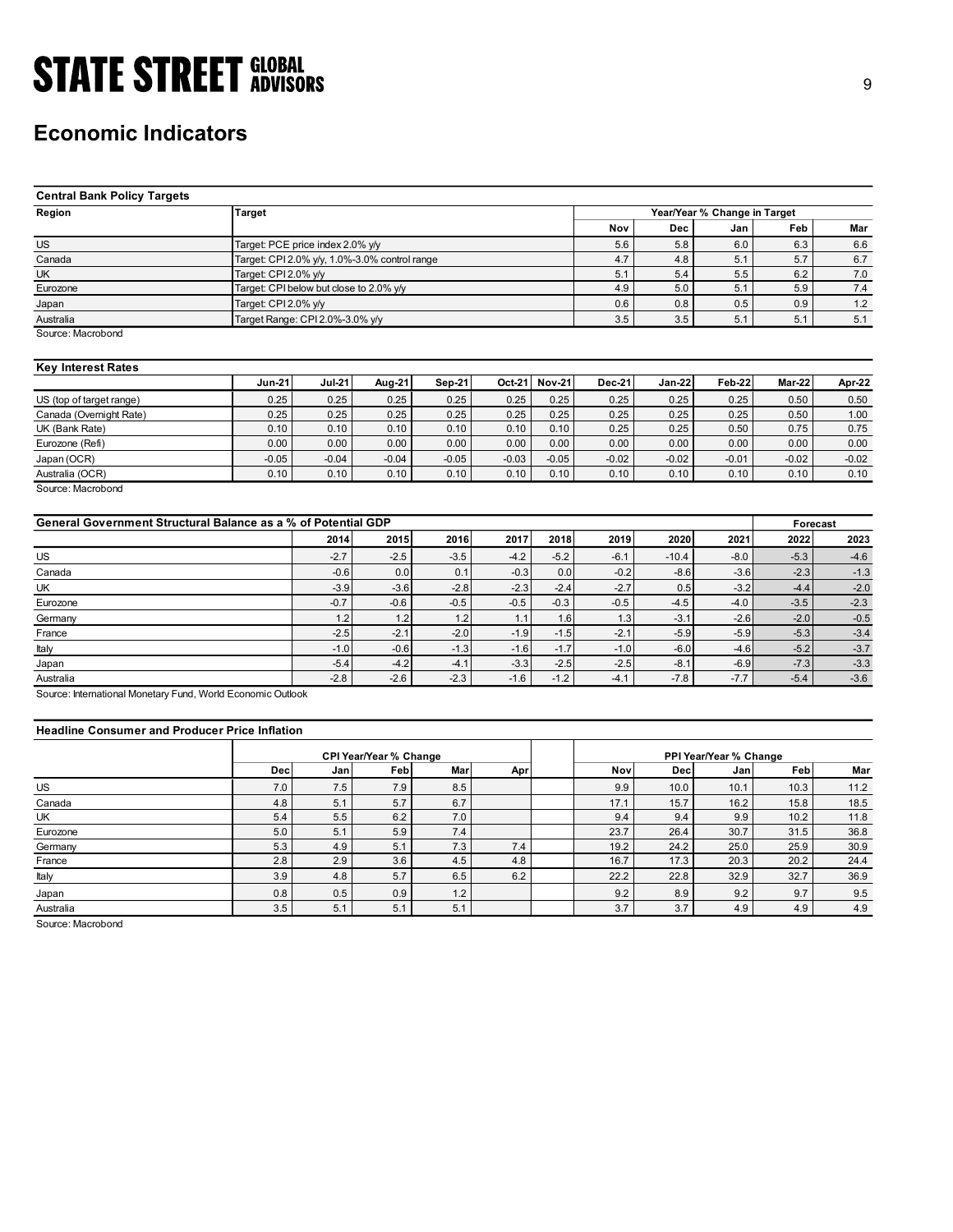## Economic Indicators

### Real GDP Growth (Q/Q Seasonally Adjusted)

| <b>STATE STREET GLOBAL</b>                            |               |               |                          |                |                    |                              |                |                    |                |               |
|-------------------------------------------------------|---------------|---------------|--------------------------|----------------|--------------------|------------------------------|----------------|--------------------|----------------|---------------|
|                                                       |               |               |                          |                |                    |                              |                |                    |                | 10            |
|                                                       |               |               |                          |                |                    |                              |                |                    |                |               |
|                                                       |               |               |                          |                |                    |                              |                |                    |                |               |
| <b>Economic Indicators</b>                            |               |               |                          |                |                    |                              |                |                    |                |               |
|                                                       |               |               |                          |                |                    |                              |                |                    |                |               |
| Real GDP Growth (Q/Q Seasonally Adjusted)             |               |               |                          |                |                    |                              |                |                    |                |               |
|                                                       |               |               |                          |                |                    |                              |                |                    |                |               |
|                                                       |               |               | Quarter/Quarter % Change |                |                    |                              |                | Year/Year % Change |                |               |
|                                                       | Q1-21         | $Q2-21$       | Q3-21                    | Q4-21          | Q1-22              | Q1-21                        | $Q2-21$        | Q3-21              | Q4-21          | Q1-22         |
| US                                                    | 1.5           | 1.6           | 0.6                      | 1.7            | $-0.4$             | 0.5                          | 12.2           | 4.9                | 5.5            | 3.6           |
| Canada                                                | 1.2           | $-0.9$        | 1.3                      | 1.6            |                    | 0.2                          | 11.7           | 3.8                | 3.3            |               |
| UK                                                    | $-1.2$        | 5.6           | 0.9                      | 1.3            |                    | $-5.0$                       | 24.5           | 6.9                | 6.6            |               |
| Eurozone                                              | $-0.1$        | 2.2           | 2.2                      | 0.3            | 0.2                | $-0.9$                       | 14.6           | 4.1                | 4.7            | 5.0           |
| Germany                                               | $-1.7$        | 2.2           | 1.7                      | $-0.3$         | 0.2                | $-2.8$                       | 10.3           | 2.9                | 1.8            | $3.7\,$       |
| France                                                | 0.2           | 1.5           | 3.0                      | 0.8            | 0.0                | 1.6                          | 19.1           | 3.5                | 5.5            | $5.3\,$       |
| Italy                                                 | 0.3           | 2.7           | 2.5                      | 0.7            | $-0.2$             | 0.1                          | 17.7           | 3.9                | 6.2            | 5.8           |
| Japan                                                 | $-0.5$        | 0.6           | $-0.7$                   | 1.1            |                    | $-1.8$                       | 7.3            | 1.2                | 0.4            |               |
| Australia                                             | 1.9           | 0.8           | $-1.9$                   | 3.4            |                    | 1.3                          | 9.6            | 4.0                | 4.2            |               |
| Source: Macrobond                                     |               |               |                          |                |                    |                              |                |                    |                |               |
|                                                       |               |               |                          |                |                    |                              |                |                    |                |               |
| Industrial Production Index (M/M Seasonally Adjusted) |               |               |                          |                |                    |                              |                |                    |                |               |
|                                                       |               |               | Month/Month % Change     |                |                    |                              |                | Year/Year % Change |                |               |
|                                                       | Nov           | <b>Dec</b>    | Jan                      | Feb            | Mar                | Nov                          | <b>Dec</b>     | Jan                | Feb            | Mar           |
| US                                                    | 0.8           | $-0.4$        | 1.0                      | 0.9            | 0.9                | 5.0                          | 3.4            | 3.3                | 7.5            | 5.5           |
| Canada                                                | $-0.3$        | 0.0           | $-0.1$                   | 1.1            |                    | 3.3                          | 2.2            | 1.5                | 4.5            |               |
| UK                                                    | 1.0           | 0.3           | 0.7                      | $-0.6$         |                    | 0.2                          | 0.9            | 3.1                | 1.6            |               |
| Germany                                               | 0.3           | 1.0           | 1.4                      | 0.1            | $-3.9$             | $-2.2$                       | $-2.8$         | 0.7                | 2.8            | $-3.3$        |
| France                                                | $-0.7$        | $-0.1$        | 1.8                      | $-1.2$         | $-0.5$             | $-0.4$                       | $-0.1$         | $-1.3$             | $2.1$          | 0.1           |
| Italy                                                 | $2.0\,$       | $-1.1$        | $-3.4$                   | $4.0\,$        |                    | $6.6\,$                      | 4.8            | $-2.2$             | 3.2            |               |
| Japan                                                 | 5.0           | 0.2           | $-2.4$                   | 2.0            | 0.3                | 2.3                          | 2.8            | $-1.6$             | 0.5            | $-0.8$        |
| Source: Macrobond                                     |               |               |                          |                |                    |                              |                |                    |                |               |
|                                                       |               |               |                          |                |                    |                              |                |                    |                |               |
|                                                       |               |               |                          |                |                    |                              |                |                    |                |               |
|                                                       |               | <b>Jul-21</b> | <b>Aug-21</b>            | <b>Sep-21</b>  | Oct-21 Nov-21      | <b>Dec-21</b>                | <b>Jan-22</b>  | Feb-22             | <b>Mar-22</b>  | <b>Apr-22</b> |
| Unemployment Rate (Seasonally Adjusted)               |               |               | $5.2\,$                  | 4.7            |                    | $3.9\,$<br>4.2               |                |                    |                |               |
|                                                       | <b>Jun-21</b> |               |                          |                | 4.6                |                              | 4.0            | 3.8                | 3.6            | $3.6\,$       |
| US                                                    | 5.9           | $5.4\,$       |                          |                |                    |                              |                |                    |                |               |
| Canada                                                | 7.6           | 7.4           | 7.1                      | 7.0            | $6.8\,$            | 6.1<br>6.0                   | 6.5            | 5.5                | 5.3            | $5.2$         |
| <b>UK</b>                                             | 4.6           | 4.5           | 4.3                      | 4.2            | 4.1                | 3.9<br>4.1                   | 3.8            |                    |                |               |
| Eurozone                                              | 7.9           | 7.6           | 7.5                      | 7.3            | $7.2\,$            | 7.0<br>7.1                   | 6.9            | 6.9                | 6.8            |               |
| Germany                                               | $5.8\,$       | $5.6\,$       | 5.5                      | $5.4\,$        | $5.4\,$            | $5.2$<br>5.3                 | 5.1            | 5.1                | $5.0\,$        | $5.0$         |
| France<br>Italy                                       | 8.1<br>9.4    | 7.9<br>9.1    | 7.8<br>9.1               | 7.6<br>$9.0\,$ | $7.5\,$<br>$9.2\,$ | 7.5<br>7.4<br>$8.8\,$<br>9.0 | 7.4<br>$8.6\,$ | 7.4<br>8.5         | 7.4<br>$8.3\,$ |               |

### Industrial Production Index (M/M Seasonally Adjusted)

|         |                  |            | Month/Month % Change |        |        |        | Year/Year % Change |                 |      |        |  |
|---------|------------------|------------|----------------------|--------|--------|--------|--------------------|-----------------|------|--------|--|
|         | Nov              | <b>Dec</b> | Janl                 | Feb    | Mar    | Nov    | Decl               | Jan             | Febl | Mar    |  |
| US      | 0.8              | $-0.4$     | 1.0                  | 0.9    | 0.9    | 5.0    | 3.4                | 3.3             | 7.5  | 5.5    |  |
| Canada  | $-0.3$           | 0.0        | $-0.1$               | . .    |        | 3.3    | 2.2                | 1.5'            | 4.5  |        |  |
| UK      | 0.1              | 0.3        | 0.7                  | $-0.6$ |        | 0.2    | 0.9                | $\Omega$<br>. ت | 1.6  |        |  |
| Germany | 0.3              | 1.0        | $\overline{1.4}$     | 0.1    | $-3.9$ | $-2.2$ | $-2.8$             | 0.7             | 2.8  | $-3.3$ |  |
| France  | $-0.7$           | $-0.1$     | 1.8                  | $-1.2$ | $-0.5$ | $-0.4$ | $-0.1$             | $-1.3$          | 2.1  | 0.1    |  |
| Italy   | 2.0 <sub>1</sub> | - 1.       | $-3.4$               | 4.0    |        | 6.6    | 4.8                | $-2.2$          | 3.2  |        |  |
| Japan   | 5.0              | 0.2        | $-2.4$               | 2.0    | 0.3    | 2.3    | 2.8                | $-1.6$          | 0.5  | $-0.8$ |  |

### Unemployment Rate (Seasonally Adjusted)

| 1.2<br>$-0.9$<br>1.3<br>1.6<br>0.2<br>11.7<br>3.8<br>3.3<br>$-1.2$<br>0.9<br>$-5.0$<br>24.5<br>6.9<br>5.6<br>1.3<br>6.6<br>$-0.1$<br>2.2<br>2.2<br>0.3<br>0.2<br>$-0.9$<br>14.6<br>4.1<br>4.7<br>5.0<br>$-0.3$<br>$-2.8$<br>2.9<br>3.7<br>$-1.7$<br>2.2<br>1.7<br>0.2<br>1.8<br>10.3<br>5.3<br>0.2<br>3.5<br>1.5<br>3.0<br>0.8<br>0.0<br>1.6<br>19.1<br>5.5<br>0.7<br>0.3<br>2.7<br>2.5<br>$-0.2$<br>3.9<br>6.2<br>5.8<br>0.1<br>17.7<br>1.2<br>$-0.5$<br>$-0.7$<br>1.1<br>$-1.8$<br>7.3<br>0.6<br>0.4<br>Japan<br>3.4<br>1.3<br>4.0<br>4.2<br>1.9<br>0.8<br>$-1.9$<br>9.6<br>Australia<br>Source: Macrobond<br>Industrial Production Index (M/M Seasonally Adjusted)<br>Month/Month % Change<br>Year/Year % Change<br>Feb<br>Feb<br>Nov<br>Mar<br>Nov<br>Dec<br>Jan<br>Mar<br>Dec<br>Jan<br>0.9<br>0.9<br>5.0<br>3.3<br>7.5<br>0.8<br>$-0.4$<br>1.0<br>3.4<br>5.5<br>Canada<br>3.3<br>2.2<br>1.5<br>4.5<br>$-0.3$<br>0.0<br>$-0.1$<br>1.1<br>$-0.6$<br>3.1<br>1.0<br>0.7<br>0.2<br>0.9<br>1.6<br>0.3<br>0.7<br>$-3.3$<br>Germany<br>0.3<br>0.1<br>$-2.2$<br>$-2.8$<br>1.0<br>1.4<br>$-3.9$<br>2.8<br>$-0.7$<br>$-0.1$<br>1.8<br>$-1.2$<br>$-0.5$<br>$-0.4$<br>$-0.1$<br>$-1.3$<br>2.1<br>0.1<br>$-2.2$<br>2.0<br>4.0<br>6.6<br>3.2<br>$-1.1$<br>$-3.4$<br>4.8<br>$-0.8$<br>5.0<br>0.2<br>$-2.4$<br>2.0<br>0.3<br>2.3<br>2.8<br>$-1.6$<br>0.5<br>Source: Macrobond<br><b>Unemployment Rate (Seasonally Adjusted)</b><br><b>Jul-21</b><br>Aug-21<br>Oct-21 Nov-21<br><b>Jan-22</b><br>Feb-22<br><b>Mar-22</b><br>Apr-22<br><b>Jun-21</b><br>Sep-21<br><b>Dec-21</b><br>5.4<br>5.2<br>4.7<br>4.6<br>4.2<br>3.9<br>3.8<br>3.6<br>5.9<br>4.0<br>3.6<br>5.5<br>$5.2\,$<br>7.6<br>7.4<br>7.1<br>7.0<br>6.8<br>6.1<br>6.0<br>6.5<br>5.3<br>Canada<br>4.5<br>4.2<br>4.6<br>4.3<br>3.9<br>3.8<br>4.1<br>4.1<br>7.9<br>7.6<br>7.5<br>7.3<br>7.0<br>7.2<br>7.1<br>6.9<br>6.9<br>6.8<br>5.8<br>5.6<br>5.5<br>$5.4$<br>5.3<br>5.2<br>5.1<br>5.4<br>5.1<br>5.0<br>5.0<br>8.1<br>7.9<br>7.8<br>7.6<br>7.5<br>7.4<br>7.5<br>7.4<br>7.4<br>7.4<br>9.0<br>8.5<br>9.1<br>9.1<br>9.0<br>8.8<br>8.6<br>8.3<br>9.4<br>9.2<br>2.8<br>2.7<br>2.9<br>2.8<br>2.8<br>2.7<br>2.8<br>2.7<br>2.8<br>2.6<br>4.9<br>4.6<br>4.5<br>4.6<br>5.2<br>4.6<br>4.2<br>4.2<br>4.0<br>4.0<br>Current Account Balance as a % of GDP (Seasonally Adjusted)<br>Q3-19<br>Q4-19<br>$Q3-20$<br>Q1-20<br>$Q2-20$<br>Q4-20<br>$Q1-21$<br>$Q2-21$<br>Q3-21<br>Q4-21<br>Q2-19<br>$-3.5$<br>$-2.3$<br>$-2.2$<br>$-1.9$<br>$-2.1$<br>$-3.3$<br>$-3.3$<br>$-3.4$<br>$-3.8$<br>$-3.6$<br>$-3.2$<br>$-3.2$<br>$-2.0$<br>$-1.3$<br>$-2.2$<br>$-1.6$<br>$-0.8$<br>0.1<br>0.1<br>0.1<br>$-0.1$<br>$-1.1$<br>$-2.2$<br>$-1.2$<br>$-2.9$<br>$-2.5$<br>0.5<br>$-4.8$<br>$-2.2$<br>$-2.0$<br>$-4.9$<br>$-1.4$<br>$-1.4$<br>1.7<br>3.1<br>1.6<br>0.7<br>1.4<br>2.7<br>3.1<br>3.7<br>3.2<br>2.6<br>0.8<br>7.7<br>6.8<br>7.8<br>7.8<br>7.4<br>5.2<br>7.3<br>8.3<br>6.5<br>9.0<br>7.0<br>Germany<br>$-2.1$<br>$-0.7$<br>$-1.3$<br>$-0.4$<br>$-0.6$<br>$-0.4$<br>$-1.4$<br>$-3.6$<br>$-0.8$<br>$-0.8$<br>$-0.4$<br>France<br>$3.5\,$<br>4.3<br>3.7<br>4.2<br>4.0<br>3.4<br>3.4<br>3.5<br>4.6<br>3.6<br>3.1<br>Japan | US                | 1.5 | 1.6 | 0.6 | 1.7 | -0.4 | 0.5 | 12.2 | 4.9 | 5.5 | 3.6 |
|------------------------------------------------------------------------------------------------------------------------------------------------------------------------------------------------------------------------------------------------------------------------------------------------------------------------------------------------------------------------------------------------------------------------------------------------------------------------------------------------------------------------------------------------------------------------------------------------------------------------------------------------------------------------------------------------------------------------------------------------------------------------------------------------------------------------------------------------------------------------------------------------------------------------------------------------------------------------------------------------------------------------------------------------------------------------------------------------------------------------------------------------------------------------------------------------------------------------------------------------------------------------------------------------------------------------------------------------------------------------------------------------------------------------------------------------------------------------------------------------------------------------------------------------------------------------------------------------------------------------------------------------------------------------------------------------------------------------------------------------------------------------------------------------------------------------------------------------------------------------------------------------------------------------------------------------------------------------------------------------------------------------------------------------------------------------------------------------------------------------------------------------------------------------------------------------------------------------------------------------------------------------------------------------------------------------------------------------------------------------------------------------------------------------------------------------------------------------------------------------------------------------------------------------------------------------------------------------------------------------------------------------------------------------------------------------------------------------------------------------------------------------------------------------------------------------------------------------------------------------------------------------------------------------------------------------------------------------------------------------------------------------------------------------------------------------------------------------------------------------------------------------|-------------------|-----|-----|-----|-----|------|-----|------|-----|-----|-----|
|                                                                                                                                                                                                                                                                                                                                                                                                                                                                                                                                                                                                                                                                                                                                                                                                                                                                                                                                                                                                                                                                                                                                                                                                                                                                                                                                                                                                                                                                                                                                                                                                                                                                                                                                                                                                                                                                                                                                                                                                                                                                                                                                                                                                                                                                                                                                                                                                                                                                                                                                                                                                                                                                                                                                                                                                                                                                                                                                                                                                                                                                                                                                                | Canada            |     |     |     |     |      |     |      |     |     |     |
|                                                                                                                                                                                                                                                                                                                                                                                                                                                                                                                                                                                                                                                                                                                                                                                                                                                                                                                                                                                                                                                                                                                                                                                                                                                                                                                                                                                                                                                                                                                                                                                                                                                                                                                                                                                                                                                                                                                                                                                                                                                                                                                                                                                                                                                                                                                                                                                                                                                                                                                                                                                                                                                                                                                                                                                                                                                                                                                                                                                                                                                                                                                                                | UK                |     |     |     |     |      |     |      |     |     |     |
|                                                                                                                                                                                                                                                                                                                                                                                                                                                                                                                                                                                                                                                                                                                                                                                                                                                                                                                                                                                                                                                                                                                                                                                                                                                                                                                                                                                                                                                                                                                                                                                                                                                                                                                                                                                                                                                                                                                                                                                                                                                                                                                                                                                                                                                                                                                                                                                                                                                                                                                                                                                                                                                                                                                                                                                                                                                                                                                                                                                                                                                                                                                                                | Eurozone          |     |     |     |     |      |     |      |     |     |     |
|                                                                                                                                                                                                                                                                                                                                                                                                                                                                                                                                                                                                                                                                                                                                                                                                                                                                                                                                                                                                                                                                                                                                                                                                                                                                                                                                                                                                                                                                                                                                                                                                                                                                                                                                                                                                                                                                                                                                                                                                                                                                                                                                                                                                                                                                                                                                                                                                                                                                                                                                                                                                                                                                                                                                                                                                                                                                                                                                                                                                                                                                                                                                                | Germany           |     |     |     |     |      |     |      |     |     |     |
|                                                                                                                                                                                                                                                                                                                                                                                                                                                                                                                                                                                                                                                                                                                                                                                                                                                                                                                                                                                                                                                                                                                                                                                                                                                                                                                                                                                                                                                                                                                                                                                                                                                                                                                                                                                                                                                                                                                                                                                                                                                                                                                                                                                                                                                                                                                                                                                                                                                                                                                                                                                                                                                                                                                                                                                                                                                                                                                                                                                                                                                                                                                                                | France            |     |     |     |     |      |     |      |     |     |     |
|                                                                                                                                                                                                                                                                                                                                                                                                                                                                                                                                                                                                                                                                                                                                                                                                                                                                                                                                                                                                                                                                                                                                                                                                                                                                                                                                                                                                                                                                                                                                                                                                                                                                                                                                                                                                                                                                                                                                                                                                                                                                                                                                                                                                                                                                                                                                                                                                                                                                                                                                                                                                                                                                                                                                                                                                                                                                                                                                                                                                                                                                                                                                                | Italy             |     |     |     |     |      |     |      |     |     |     |
|                                                                                                                                                                                                                                                                                                                                                                                                                                                                                                                                                                                                                                                                                                                                                                                                                                                                                                                                                                                                                                                                                                                                                                                                                                                                                                                                                                                                                                                                                                                                                                                                                                                                                                                                                                                                                                                                                                                                                                                                                                                                                                                                                                                                                                                                                                                                                                                                                                                                                                                                                                                                                                                                                                                                                                                                                                                                                                                                                                                                                                                                                                                                                |                   |     |     |     |     |      |     |      |     |     |     |
|                                                                                                                                                                                                                                                                                                                                                                                                                                                                                                                                                                                                                                                                                                                                                                                                                                                                                                                                                                                                                                                                                                                                                                                                                                                                                                                                                                                                                                                                                                                                                                                                                                                                                                                                                                                                                                                                                                                                                                                                                                                                                                                                                                                                                                                                                                                                                                                                                                                                                                                                                                                                                                                                                                                                                                                                                                                                                                                                                                                                                                                                                                                                                |                   |     |     |     |     |      |     |      |     |     |     |
|                                                                                                                                                                                                                                                                                                                                                                                                                                                                                                                                                                                                                                                                                                                                                                                                                                                                                                                                                                                                                                                                                                                                                                                                                                                                                                                                                                                                                                                                                                                                                                                                                                                                                                                                                                                                                                                                                                                                                                                                                                                                                                                                                                                                                                                                                                                                                                                                                                                                                                                                                                                                                                                                                                                                                                                                                                                                                                                                                                                                                                                                                                                                                |                   |     |     |     |     |      |     |      |     |     |     |
|                                                                                                                                                                                                                                                                                                                                                                                                                                                                                                                                                                                                                                                                                                                                                                                                                                                                                                                                                                                                                                                                                                                                                                                                                                                                                                                                                                                                                                                                                                                                                                                                                                                                                                                                                                                                                                                                                                                                                                                                                                                                                                                                                                                                                                                                                                                                                                                                                                                                                                                                                                                                                                                                                                                                                                                                                                                                                                                                                                                                                                                                                                                                                |                   |     |     |     |     |      |     |      |     |     |     |
|                                                                                                                                                                                                                                                                                                                                                                                                                                                                                                                                                                                                                                                                                                                                                                                                                                                                                                                                                                                                                                                                                                                                                                                                                                                                                                                                                                                                                                                                                                                                                                                                                                                                                                                                                                                                                                                                                                                                                                                                                                                                                                                                                                                                                                                                                                                                                                                                                                                                                                                                                                                                                                                                                                                                                                                                                                                                                                                                                                                                                                                                                                                                                |                   |     |     |     |     |      |     |      |     |     |     |
|                                                                                                                                                                                                                                                                                                                                                                                                                                                                                                                                                                                                                                                                                                                                                                                                                                                                                                                                                                                                                                                                                                                                                                                                                                                                                                                                                                                                                                                                                                                                                                                                                                                                                                                                                                                                                                                                                                                                                                                                                                                                                                                                                                                                                                                                                                                                                                                                                                                                                                                                                                                                                                                                                                                                                                                                                                                                                                                                                                                                                                                                                                                                                |                   |     |     |     |     |      |     |      |     |     |     |
|                                                                                                                                                                                                                                                                                                                                                                                                                                                                                                                                                                                                                                                                                                                                                                                                                                                                                                                                                                                                                                                                                                                                                                                                                                                                                                                                                                                                                                                                                                                                                                                                                                                                                                                                                                                                                                                                                                                                                                                                                                                                                                                                                                                                                                                                                                                                                                                                                                                                                                                                                                                                                                                                                                                                                                                                                                                                                                                                                                                                                                                                                                                                                |                   |     |     |     |     |      |     |      |     |     |     |
|                                                                                                                                                                                                                                                                                                                                                                                                                                                                                                                                                                                                                                                                                                                                                                                                                                                                                                                                                                                                                                                                                                                                                                                                                                                                                                                                                                                                                                                                                                                                                                                                                                                                                                                                                                                                                                                                                                                                                                                                                                                                                                                                                                                                                                                                                                                                                                                                                                                                                                                                                                                                                                                                                                                                                                                                                                                                                                                                                                                                                                                                                                                                                | US                |     |     |     |     |      |     |      |     |     |     |
|                                                                                                                                                                                                                                                                                                                                                                                                                                                                                                                                                                                                                                                                                                                                                                                                                                                                                                                                                                                                                                                                                                                                                                                                                                                                                                                                                                                                                                                                                                                                                                                                                                                                                                                                                                                                                                                                                                                                                                                                                                                                                                                                                                                                                                                                                                                                                                                                                                                                                                                                                                                                                                                                                                                                                                                                                                                                                                                                                                                                                                                                                                                                                |                   |     |     |     |     |      |     |      |     |     |     |
|                                                                                                                                                                                                                                                                                                                                                                                                                                                                                                                                                                                                                                                                                                                                                                                                                                                                                                                                                                                                                                                                                                                                                                                                                                                                                                                                                                                                                                                                                                                                                                                                                                                                                                                                                                                                                                                                                                                                                                                                                                                                                                                                                                                                                                                                                                                                                                                                                                                                                                                                                                                                                                                                                                                                                                                                                                                                                                                                                                                                                                                                                                                                                | UK                |     |     |     |     |      |     |      |     |     |     |
|                                                                                                                                                                                                                                                                                                                                                                                                                                                                                                                                                                                                                                                                                                                                                                                                                                                                                                                                                                                                                                                                                                                                                                                                                                                                                                                                                                                                                                                                                                                                                                                                                                                                                                                                                                                                                                                                                                                                                                                                                                                                                                                                                                                                                                                                                                                                                                                                                                                                                                                                                                                                                                                                                                                                                                                                                                                                                                                                                                                                                                                                                                                                                |                   |     |     |     |     |      |     |      |     |     |     |
|                                                                                                                                                                                                                                                                                                                                                                                                                                                                                                                                                                                                                                                                                                                                                                                                                                                                                                                                                                                                                                                                                                                                                                                                                                                                                                                                                                                                                                                                                                                                                                                                                                                                                                                                                                                                                                                                                                                                                                                                                                                                                                                                                                                                                                                                                                                                                                                                                                                                                                                                                                                                                                                                                                                                                                                                                                                                                                                                                                                                                                                                                                                                                | France            |     |     |     |     |      |     |      |     |     |     |
|                                                                                                                                                                                                                                                                                                                                                                                                                                                                                                                                                                                                                                                                                                                                                                                                                                                                                                                                                                                                                                                                                                                                                                                                                                                                                                                                                                                                                                                                                                                                                                                                                                                                                                                                                                                                                                                                                                                                                                                                                                                                                                                                                                                                                                                                                                                                                                                                                                                                                                                                                                                                                                                                                                                                                                                                                                                                                                                                                                                                                                                                                                                                                | Italy             |     |     |     |     |      |     |      |     |     |     |
|                                                                                                                                                                                                                                                                                                                                                                                                                                                                                                                                                                                                                                                                                                                                                                                                                                                                                                                                                                                                                                                                                                                                                                                                                                                                                                                                                                                                                                                                                                                                                                                                                                                                                                                                                                                                                                                                                                                                                                                                                                                                                                                                                                                                                                                                                                                                                                                                                                                                                                                                                                                                                                                                                                                                                                                                                                                                                                                                                                                                                                                                                                                                                | Japan             |     |     |     |     |      |     |      |     |     |     |
|                                                                                                                                                                                                                                                                                                                                                                                                                                                                                                                                                                                                                                                                                                                                                                                                                                                                                                                                                                                                                                                                                                                                                                                                                                                                                                                                                                                                                                                                                                                                                                                                                                                                                                                                                                                                                                                                                                                                                                                                                                                                                                                                                                                                                                                                                                                                                                                                                                                                                                                                                                                                                                                                                                                                                                                                                                                                                                                                                                                                                                                                                                                                                |                   |     |     |     |     |      |     |      |     |     |     |
|                                                                                                                                                                                                                                                                                                                                                                                                                                                                                                                                                                                                                                                                                                                                                                                                                                                                                                                                                                                                                                                                                                                                                                                                                                                                                                                                                                                                                                                                                                                                                                                                                                                                                                                                                                                                                                                                                                                                                                                                                                                                                                                                                                                                                                                                                                                                                                                                                                                                                                                                                                                                                                                                                                                                                                                                                                                                                                                                                                                                                                                                                                                                                |                   |     |     |     |     |      |     |      |     |     |     |
|                                                                                                                                                                                                                                                                                                                                                                                                                                                                                                                                                                                                                                                                                                                                                                                                                                                                                                                                                                                                                                                                                                                                                                                                                                                                                                                                                                                                                                                                                                                                                                                                                                                                                                                                                                                                                                                                                                                                                                                                                                                                                                                                                                                                                                                                                                                                                                                                                                                                                                                                                                                                                                                                                                                                                                                                                                                                                                                                                                                                                                                                                                                                                | <b>US</b>         |     |     |     |     |      |     |      |     |     |     |
|                                                                                                                                                                                                                                                                                                                                                                                                                                                                                                                                                                                                                                                                                                                                                                                                                                                                                                                                                                                                                                                                                                                                                                                                                                                                                                                                                                                                                                                                                                                                                                                                                                                                                                                                                                                                                                                                                                                                                                                                                                                                                                                                                                                                                                                                                                                                                                                                                                                                                                                                                                                                                                                                                                                                                                                                                                                                                                                                                                                                                                                                                                                                                |                   |     |     |     |     |      |     |      |     |     |     |
|                                                                                                                                                                                                                                                                                                                                                                                                                                                                                                                                                                                                                                                                                                                                                                                                                                                                                                                                                                                                                                                                                                                                                                                                                                                                                                                                                                                                                                                                                                                                                                                                                                                                                                                                                                                                                                                                                                                                                                                                                                                                                                                                                                                                                                                                                                                                                                                                                                                                                                                                                                                                                                                                                                                                                                                                                                                                                                                                                                                                                                                                                                                                                | UK                |     |     |     |     |      |     |      |     |     |     |
|                                                                                                                                                                                                                                                                                                                                                                                                                                                                                                                                                                                                                                                                                                                                                                                                                                                                                                                                                                                                                                                                                                                                                                                                                                                                                                                                                                                                                                                                                                                                                                                                                                                                                                                                                                                                                                                                                                                                                                                                                                                                                                                                                                                                                                                                                                                                                                                                                                                                                                                                                                                                                                                                                                                                                                                                                                                                                                                                                                                                                                                                                                                                                | Eurozone          |     |     |     |     |      |     |      |     |     |     |
|                                                                                                                                                                                                                                                                                                                                                                                                                                                                                                                                                                                                                                                                                                                                                                                                                                                                                                                                                                                                                                                                                                                                                                                                                                                                                                                                                                                                                                                                                                                                                                                                                                                                                                                                                                                                                                                                                                                                                                                                                                                                                                                                                                                                                                                                                                                                                                                                                                                                                                                                                                                                                                                                                                                                                                                                                                                                                                                                                                                                                                                                                                                                                | Germany           |     |     |     |     |      |     |      |     |     |     |
|                                                                                                                                                                                                                                                                                                                                                                                                                                                                                                                                                                                                                                                                                                                                                                                                                                                                                                                                                                                                                                                                                                                                                                                                                                                                                                                                                                                                                                                                                                                                                                                                                                                                                                                                                                                                                                                                                                                                                                                                                                                                                                                                                                                                                                                                                                                                                                                                                                                                                                                                                                                                                                                                                                                                                                                                                                                                                                                                                                                                                                                                                                                                                | France            |     |     |     |     |      |     |      |     |     |     |
|                                                                                                                                                                                                                                                                                                                                                                                                                                                                                                                                                                                                                                                                                                                                                                                                                                                                                                                                                                                                                                                                                                                                                                                                                                                                                                                                                                                                                                                                                                                                                                                                                                                                                                                                                                                                                                                                                                                                                                                                                                                                                                                                                                                                                                                                                                                                                                                                                                                                                                                                                                                                                                                                                                                                                                                                                                                                                                                                                                                                                                                                                                                                                | Italy             |     |     |     |     |      |     |      |     |     |     |
|                                                                                                                                                                                                                                                                                                                                                                                                                                                                                                                                                                                                                                                                                                                                                                                                                                                                                                                                                                                                                                                                                                                                                                                                                                                                                                                                                                                                                                                                                                                                                                                                                                                                                                                                                                                                                                                                                                                                                                                                                                                                                                                                                                                                                                                                                                                                                                                                                                                                                                                                                                                                                                                                                                                                                                                                                                                                                                                                                                                                                                                                                                                                                | Japan             |     |     |     |     |      |     |      |     |     |     |
|                                                                                                                                                                                                                                                                                                                                                                                                                                                                                                                                                                                                                                                                                                                                                                                                                                                                                                                                                                                                                                                                                                                                                                                                                                                                                                                                                                                                                                                                                                                                                                                                                                                                                                                                                                                                                                                                                                                                                                                                                                                                                                                                                                                                                                                                                                                                                                                                                                                                                                                                                                                                                                                                                                                                                                                                                                                                                                                                                                                                                                                                                                                                                | Australia         |     |     |     |     |      |     |      |     |     |     |
|                                                                                                                                                                                                                                                                                                                                                                                                                                                                                                                                                                                                                                                                                                                                                                                                                                                                                                                                                                                                                                                                                                                                                                                                                                                                                                                                                                                                                                                                                                                                                                                                                                                                                                                                                                                                                                                                                                                                                                                                                                                                                                                                                                                                                                                                                                                                                                                                                                                                                                                                                                                                                                                                                                                                                                                                                                                                                                                                                                                                                                                                                                                                                | Source: Macrobond |     |     |     |     |      |     |      |     |     |     |
|                                                                                                                                                                                                                                                                                                                                                                                                                                                                                                                                                                                                                                                                                                                                                                                                                                                                                                                                                                                                                                                                                                                                                                                                                                                                                                                                                                                                                                                                                                                                                                                                                                                                                                                                                                                                                                                                                                                                                                                                                                                                                                                                                                                                                                                                                                                                                                                                                                                                                                                                                                                                                                                                                                                                                                                                                                                                                                                                                                                                                                                                                                                                                |                   |     |     |     |     |      |     |      |     |     |     |
|                                                                                                                                                                                                                                                                                                                                                                                                                                                                                                                                                                                                                                                                                                                                                                                                                                                                                                                                                                                                                                                                                                                                                                                                                                                                                                                                                                                                                                                                                                                                                                                                                                                                                                                                                                                                                                                                                                                                                                                                                                                                                                                                                                                                                                                                                                                                                                                                                                                                                                                                                                                                                                                                                                                                                                                                                                                                                                                                                                                                                                                                                                                                                |                   |     |     |     |     |      |     |      |     |     |     |
|                                                                                                                                                                                                                                                                                                                                                                                                                                                                                                                                                                                                                                                                                                                                                                                                                                                                                                                                                                                                                                                                                                                                                                                                                                                                                                                                                                                                                                                                                                                                                                                                                                                                                                                                                                                                                                                                                                                                                                                                                                                                                                                                                                                                                                                                                                                                                                                                                                                                                                                                                                                                                                                                                                                                                                                                                                                                                                                                                                                                                                                                                                                                                | US                |     |     |     |     |      |     |      |     |     |     |
|                                                                                                                                                                                                                                                                                                                                                                                                                                                                                                                                                                                                                                                                                                                                                                                                                                                                                                                                                                                                                                                                                                                                                                                                                                                                                                                                                                                                                                                                                                                                                                                                                                                                                                                                                                                                                                                                                                                                                                                                                                                                                                                                                                                                                                                                                                                                                                                                                                                                                                                                                                                                                                                                                                                                                                                                                                                                                                                                                                                                                                                                                                                                                | Canada            |     |     |     |     |      |     |      |     |     |     |
|                                                                                                                                                                                                                                                                                                                                                                                                                                                                                                                                                                                                                                                                                                                                                                                                                                                                                                                                                                                                                                                                                                                                                                                                                                                                                                                                                                                                                                                                                                                                                                                                                                                                                                                                                                                                                                                                                                                                                                                                                                                                                                                                                                                                                                                                                                                                                                                                                                                                                                                                                                                                                                                                                                                                                                                                                                                                                                                                                                                                                                                                                                                                                | UK                |     |     |     |     |      |     |      |     |     |     |
|                                                                                                                                                                                                                                                                                                                                                                                                                                                                                                                                                                                                                                                                                                                                                                                                                                                                                                                                                                                                                                                                                                                                                                                                                                                                                                                                                                                                                                                                                                                                                                                                                                                                                                                                                                                                                                                                                                                                                                                                                                                                                                                                                                                                                                                                                                                                                                                                                                                                                                                                                                                                                                                                                                                                                                                                                                                                                                                                                                                                                                                                                                                                                | Eurozone          |     |     |     |     |      |     |      |     |     |     |
|                                                                                                                                                                                                                                                                                                                                                                                                                                                                                                                                                                                                                                                                                                                                                                                                                                                                                                                                                                                                                                                                                                                                                                                                                                                                                                                                                                                                                                                                                                                                                                                                                                                                                                                                                                                                                                                                                                                                                                                                                                                                                                                                                                                                                                                                                                                                                                                                                                                                                                                                                                                                                                                                                                                                                                                                                                                                                                                                                                                                                                                                                                                                                |                   |     |     |     |     |      |     |      |     |     |     |
|                                                                                                                                                                                                                                                                                                                                                                                                                                                                                                                                                                                                                                                                                                                                                                                                                                                                                                                                                                                                                                                                                                                                                                                                                                                                                                                                                                                                                                                                                                                                                                                                                                                                                                                                                                                                                                                                                                                                                                                                                                                                                                                                                                                                                                                                                                                                                                                                                                                                                                                                                                                                                                                                                                                                                                                                                                                                                                                                                                                                                                                                                                                                                |                   |     |     |     |     |      |     |      |     |     |     |
|                                                                                                                                                                                                                                                                                                                                                                                                                                                                                                                                                                                                                                                                                                                                                                                                                                                                                                                                                                                                                                                                                                                                                                                                                                                                                                                                                                                                                                                                                                                                                                                                                                                                                                                                                                                                                                                                                                                                                                                                                                                                                                                                                                                                                                                                                                                                                                                                                                                                                                                                                                                                                                                                                                                                                                                                                                                                                                                                                                                                                                                                                                                                                |                   |     |     |     |     |      |     |      |     |     |     |
|                                                                                                                                                                                                                                                                                                                                                                                                                                                                                                                                                                                                                                                                                                                                                                                                                                                                                                                                                                                                                                                                                                                                                                                                                                                                                                                                                                                                                                                                                                                                                                                                                                                                                                                                                                                                                                                                                                                                                                                                                                                                                                                                                                                                                                                                                                                                                                                                                                                                                                                                                                                                                                                                                                                                                                                                                                                                                                                                                                                                                                                                                                                                                |                   |     |     |     |     |      |     |      |     |     |     |

|                                                                                                                                                                                                          | 0.8           | $-0.4$        | 1.0     | 0.9     | 0.9           |         | 5.0           | 3.4           |               | $7.5\,$ | 5.5     |
|----------------------------------------------------------------------------------------------------------------------------------------------------------------------------------------------------------|---------------|---------------|---------|---------|---------------|---------|---------------|---------------|---------------|---------|---------|
| US                                                                                                                                                                                                       |               |               |         |         |               |         |               |               | 3.3           |         |         |
| Canada                                                                                                                                                                                                   | $-0.3$        | 0.0           | $-0.1$  | 1.1     |               |         | 3.3           | 2.2           | 1.5           | 4.5     |         |
| UK                                                                                                                                                                                                       | 1.0           | 0.3           | 0.7     | $-0.6$  |               |         | 0.2           | 0.9           | 3.1           | 1.6     |         |
| Germany                                                                                                                                                                                                  | 0.3           | 1.0           | 1.4     | 0.1     | $-3.9$        |         | $-2.2$        | $-2.8$        | 0.7           | 2.8     | $-3.3$  |
| France                                                                                                                                                                                                   | $-0.7$        | $-0.1$        | 1.8     | $-1.2$  | $-0.5$        |         | $-0.4$        | $-0.1$        | $-1.3$        | 2.1     | 0.1     |
| Italy                                                                                                                                                                                                    | 2.0           | $-1.1$        | $-3.4$  | 4.0     |               |         | 6.6           | 4.8           | $-2.2$        | 3.2     |         |
| Japan                                                                                                                                                                                                    | 5.0           | 0.2           | $-2.4$  | 2.0     | 0.3           |         | 2.3           | 2.8           | $-1.6$        | 0.5     | $-0.8$  |
| Source: Macrobond                                                                                                                                                                                        |               |               |         |         |               |         |               |               |               |         |         |
| <b>Unemployment Rate (Seasonally Adjusted)</b>                                                                                                                                                           |               |               |         |         |               |         |               |               |               |         |         |
|                                                                                                                                                                                                          | <b>Jun-21</b> | <b>Jul-21</b> | Aug-21  | Sep-21  | Oct-21 Nov-21 |         | <b>Dec-21</b> | <b>Jan-22</b> | <b>Feb-22</b> | Mar-22  | Apr-22  |
| US                                                                                                                                                                                                       | 5.9           | 5.4           | 5.2     | 4.7     | 4.6           | 4.2     | 3.9           | 4.0           | 3.8           | 3.6     | 3.6     |
| Canada                                                                                                                                                                                                   | 7.6           | 7.4           | 7.1     | 7.0     | 6.8           | 6.1     | $6.0\,$       | 6.5           | 5.5           | 5.3     | 5.2     |
| UK                                                                                                                                                                                                       | 4.6           | 4.5           | 4.3     | 4.2     | 4.1           | 4.1     | 3.9           | 3.8           |               |         |         |
| Eurozone                                                                                                                                                                                                 | 7.9           | 7.6           | 7.5     | 7.3     | 7.2           | 7.1     | 7.0           | 6.9           | 6.9           | 6.8     |         |
| Germany                                                                                                                                                                                                  | 5.8           | 5.6           | 5.5     | $5.4\,$ | 5.4           | 5.3     | $5.2\,$       | 5.1           | 5.1           | $5.0\,$ | $5.0\,$ |
|                                                                                                                                                                                                          | 8.1           | 7.9           | 7.8     | 7.6     | 7.5           | 7.4     | 7.5           | 7.4           | 7.4           | 7.4     |         |
|                                                                                                                                                                                                          |               |               |         |         |               |         |               |               |               |         |         |
|                                                                                                                                                                                                          | 9.4           | 9.1           | 9.1     | 9.0     | 9.2           | 9.0     | 8.8           | 8.6           | 8.5           | 8.3     |         |
|                                                                                                                                                                                                          | 2.9           | 2.8           | 2.8     | 2.8     | 2.7           | 2.8     | 2.7           | 2.8           | 2.7           | 2.6     |         |
|                                                                                                                                                                                                          | 4.9           | 4.6           | 4.5     | 4.6     | 5.2           | 4.6     | 4.2           | 4.2           | 4.0           | 4.0     |         |
|                                                                                                                                                                                                          |               |               |         |         |               |         |               |               |               |         |         |
|                                                                                                                                                                                                          | $Q2-19$       | $Q3-19$       | $Q4-19$ | $Q1-20$ | Q2-20         | $Q3-20$ | Q4-20         | Q1-21         | $Q2-21$       | Q3-21   | Q4-21   |
|                                                                                                                                                                                                          | $-2.3$        | $-2.2$        | $-1.9$  | $-2.1$  | $-3.2$        | $-3.3$  | $-3.3$        | $-3.4$        | $-3.5$        | $-3.8$  | $-3.6$  |
|                                                                                                                                                                                                          | $-1.3$        | $-2.2$        | $-1.6$  | $-3.2$  | $-1.1$        | $-2.0$  | $-0.8$        | 0.1           | 0.1           | 0.1     | $-0.1$  |
|                                                                                                                                                                                                          | $-2.9$        | $-2.5$        | 0.5     | $-2.2$  | $-1.4$        | $-1.4$  | $-4.8$        | $-2.2$        | $-2.0$        | $-4.9$  | $-1.2$  |
|                                                                                                                                                                                                          | 1.7           | 3.1           | 1.6     | 0.7     | 1.4           | 2.7     | 3.1           | 3.7           | 3.2           | 2.6     | 0.8     |
|                                                                                                                                                                                                          | 7.7           | 7.8           | 7.4     | 6.8     | 5.2           | 7.3     | 8.3           | 9.0           | 7.8           | $7.0$   | 6.5     |
|                                                                                                                                                                                                          | $-0.4$        | $-0.6$        | $-0.4$  | $-1.4$  | $-3.6$        | $-2.1$  | $-0.8$        | $-0.8$        | $-0.4$        | $-0.7$  | $-1.3$  |
|                                                                                                                                                                                                          | 4.3           | 3.7           | 4.6     | 4.2     | 3.6           | 4.0     | 3.4           | 3.1           | 3.4           | 3.5     | 3.5     |
| France<br>Italy<br>Japan<br>Australia<br>Source: Macrobond<br>Current Account Balance as a % of GDP (Seasonally Adjusted)<br>$US$<br>Canada<br>UK<br>Eurozone<br>Germany<br>France<br>Japan<br>Australia | $-1.5$        | $-2.5$        | $-2.8$  | $-3.5$  | $-2.2$        | $-2.7$  | $-2.2$        | $-1.4$        | $-0.2$        | 1.2     |         |